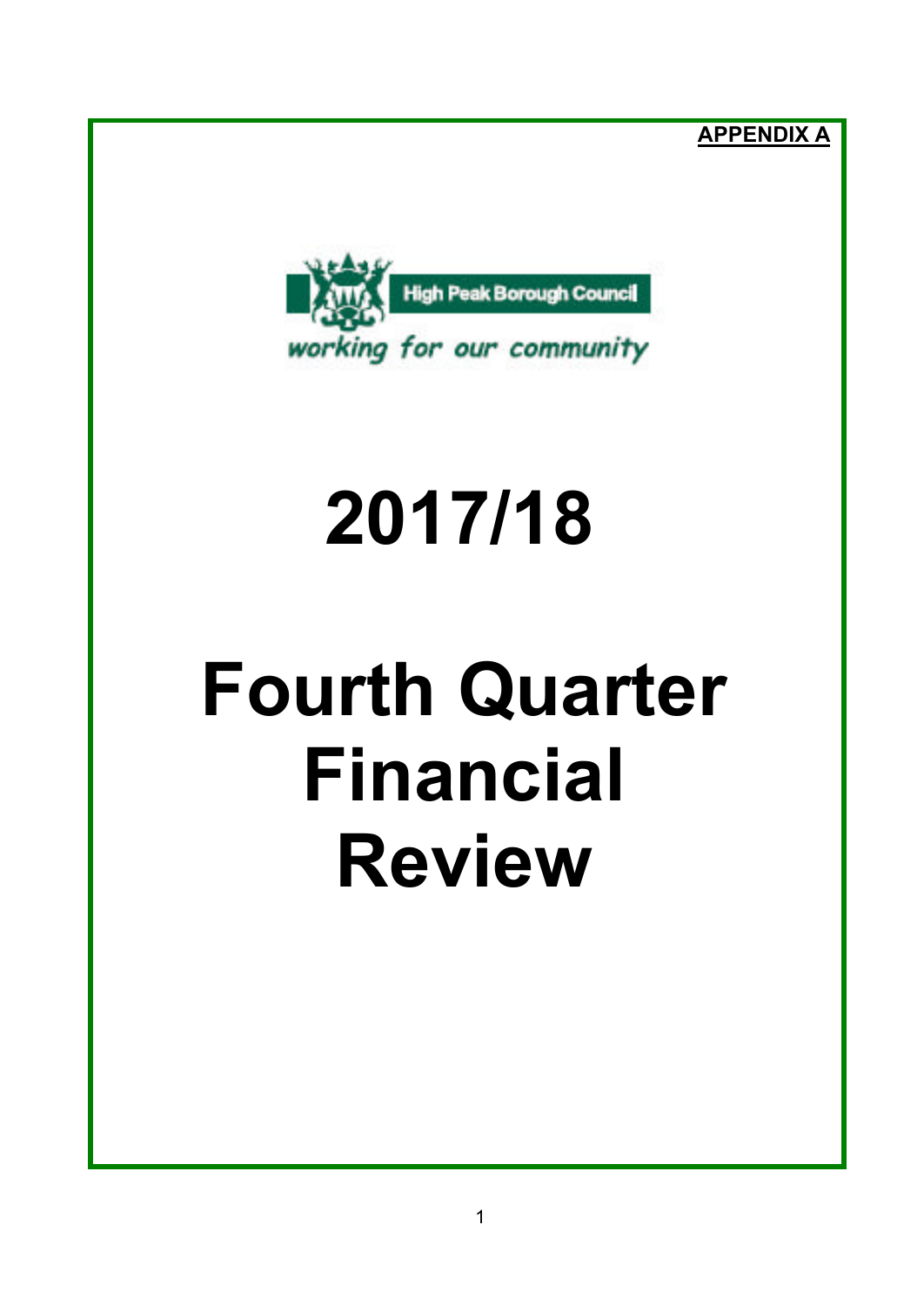## **1 Background and Introduction**

- 1.1 In accordance with the Council's Financial Procedure Rules and recommended good practice, a quarterly financial report is presented to members. This is the final such report for 2017/18.
- 1.2 The report summarises overall financial performance for 2017/18 with particular emphasis on the key sources of financial risk to the Council. Specific considerations are as follows:
	- **General Fund Revenue Account (Section 2)** considers budgetary performance on the General Account by looking at variations in income and expenditure and the funding received by the Council.
	- **Pavilion Gardens (Section 3)** highlights the financial performance of this key Council trading activity.
	- **Alliance Environmental Services (Section 4)** highlights the performance of the Council's Joint Venture Company providing Waste services.
	- **Efficiency and Rationalisation Programme (Section 5)** considers progress in achieving the efficiency and rationalisation savings forecast.
	- **Housing Revenue Account (Section 6) –** highlights the budgetary position in respect of the operation of the Council's housing stock.
	- **General Fund Capital Programme (Section 7)** provides an update to Members on progress against the Council's General Fund capital plans.
	- **HRA Capital Programme (Section 8)** provides an update to Members on progress against the Council's HRA capital plans.
	- **Treasury Management (Section 9)** sets out the key statistics in terms of investments and borrowings.
	- **Revenue Collection (Section 10)** considers progress-to-date in collecting the Council Tax, Business Rates and Sundry Debts.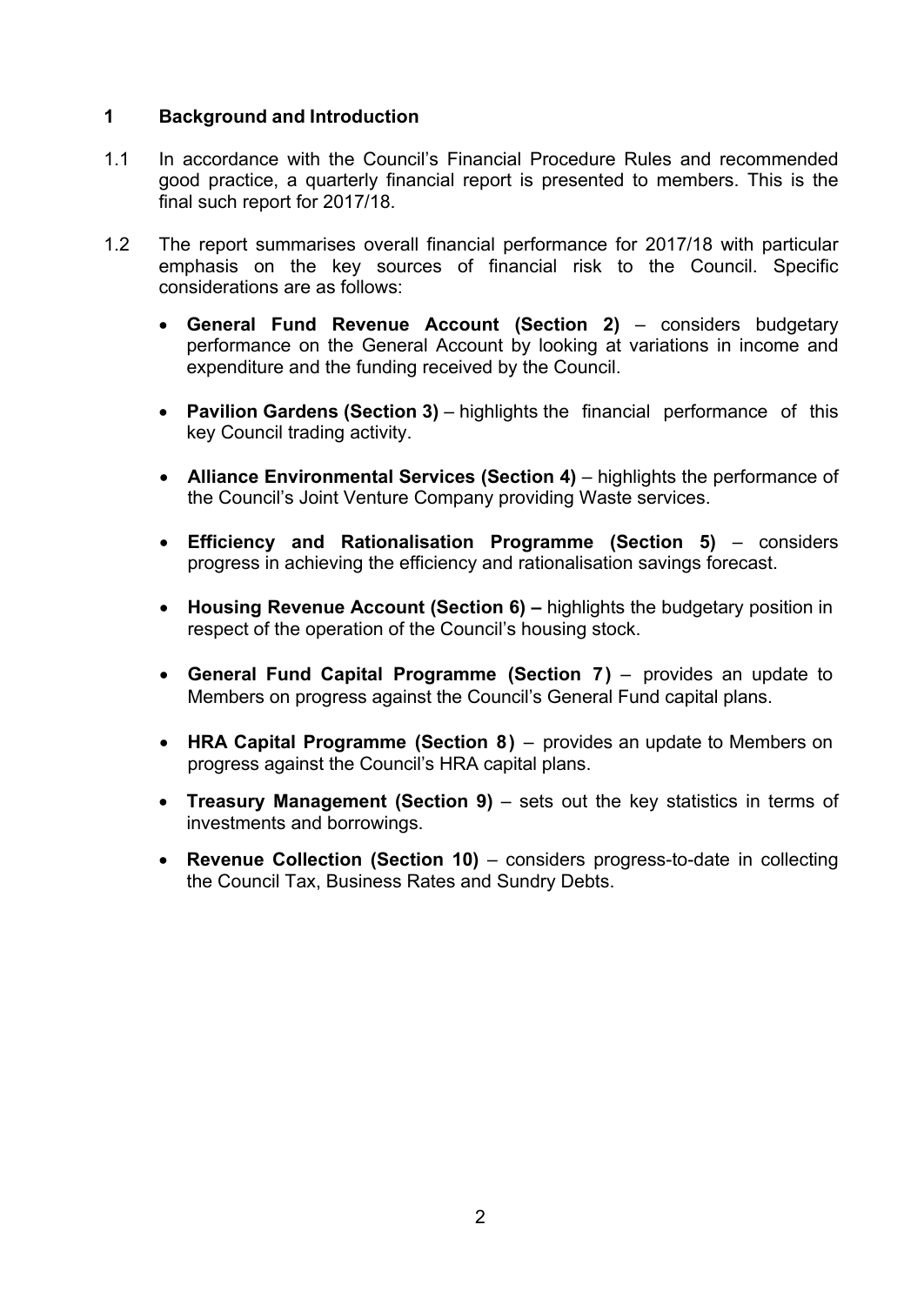#### **2. General Fund Revenue Account**

2.1 This section of the report considers the financial performance of the General Fund Revenue Account against budget by looking at variations in income and expenditure and funding received by the Council.

| <b>Service</b>                          | 2017/18 Budget | <b>Projected</b><br><b>Outturn</b><br>2017/18 | <b>Variance</b> | Use of<br>Earmarked<br><b>Reserves</b> |
|-----------------------------------------|----------------|-----------------------------------------------|-----------------|----------------------------------------|
|                                         | £              | £                                             | £               | £                                      |
| Alliance Management Team                | 499,130        | 493,172                                       | (5,958)         |                                        |
| Audit                                   | 96,160         | 93,056                                        | (3, 104)        |                                        |
| <b>ICT</b>                              | 610,790        | 545,233                                       | (65, 557)       |                                        |
| <b>Human Resources</b>                  | 91,980         | 53,394                                        | (38, 586)       |                                        |
| <b>Member Services</b>                  | 201,830        | 164,007                                       | (37, 823)       |                                        |
| <b>Property Services</b>                | 1,474,850      | 1,524,690                                     | 49,840          | 37,377                                 |
| <b>Benefits</b>                         | 102,240        | 213,259                                       | 111,019         |                                        |
| <b>Planning Applications</b>            | (7, 190)       | (129, 951)                                    | (122, 761)      |                                        |
| <b>Building Control</b>                 | (51, 760)      | (32, 395)                                     | 19,365          |                                        |
| <b>Customer Services</b>                | 519,510        | 461,086                                       | (58, 424)       |                                        |
| <b>Legal Services</b>                   | 191,670        | 190,848                                       | (822)           |                                        |
| <b>Electoral Services</b>               | 96,470         | 35,834                                        | (60, 636)       | (46, 120)                              |
| Licensing and Land Charges              | (336, 520)     | (329, 909)                                    | 6,611           |                                        |
| Regeneration                            | 444,070        | 424,398                                       | (19, 672)       | (35, 485)                              |
| <b>Communities and Cultural</b>         | 419,550        | 465,177                                       | 45,627          | 85,654                                 |
| <b>Housing Strategy</b>                 | 150,880        | 52,021                                        | (98, 859)       | (81,040)                               |
| Transformation                          | 206,300        | 200,237                                       | (6,063)         |                                        |
| <b>Community Safety and Enforcement</b> | 137,360        | 105,276                                       | (32,084)        |                                        |
| Finance, Income and Procurement         | 407,740        | 434,691                                       | 26,951          | 35,000                                 |
| Corporate Finance*                      | 1,151,320      | 1,003,600                                     | (147, 720)      |                                        |
| <b>Waste Collection</b>                 | 2,312,010      | 2,255,920                                     | (56,090)        |                                        |
| <b>Street Scene</b>                     | 259,830        | 215,999                                       | (43, 831)       |                                        |
| Leisure Services                        | 461,000        | 411,596                                       | (49, 404)       | (11, 857)                              |
| Horticulture                            | 273,200        | 213,051                                       | (60, 149)       | 2,090                                  |
| <b>Visitor Services</b>                 | (1,026,190)    | (920, 214)                                    | 105,976         |                                        |
| <b>Environmental Health</b>             | 439,130        | 408,237                                       | (30, 893)       |                                        |
| Housing **                              |                |                                               |                 |                                        |
| <b>Net Total of Services</b>            | 9,125,360      | 8,552,311                                     | (573, 049)      | (14, 382)                              |
| Net Interest                            | 1,360,510      | 1,362,812                                     | 2,302           |                                        |
|                                         | 10,485,870     | 9,915,122                                     | (570, 748)      |                                        |
| Funding<br>: external                   | (9,932,300)    | (10, 953, 638)                                | (1,021,338)     |                                        |
| : reserves - contribution/(use)         | (553, 570)     | (533, 104)                                    | 20,466          |                                        |
| <b>Projected (Surplus)/Deficit</b>      | $\blacksquare$ | (1,571,620)                                   | (1,571,620)     | (14, 382)                              |

\* In previous quarters Staff costs were budgeted and recorded in Finance & Procurement. They were considered a corporate resource to be the main source of savings realised by the Authority's Efficiency and Rationalisation Programme, However to show the true use of resources by individual services it is necessary to include the actual staff costs incurred. Therefore the Quarter Four provisional outturn position includes the actual staff costs (and matching budgets) at the service level.

\*\* The Council's Housing management costs are charged to the Housing Revenue Account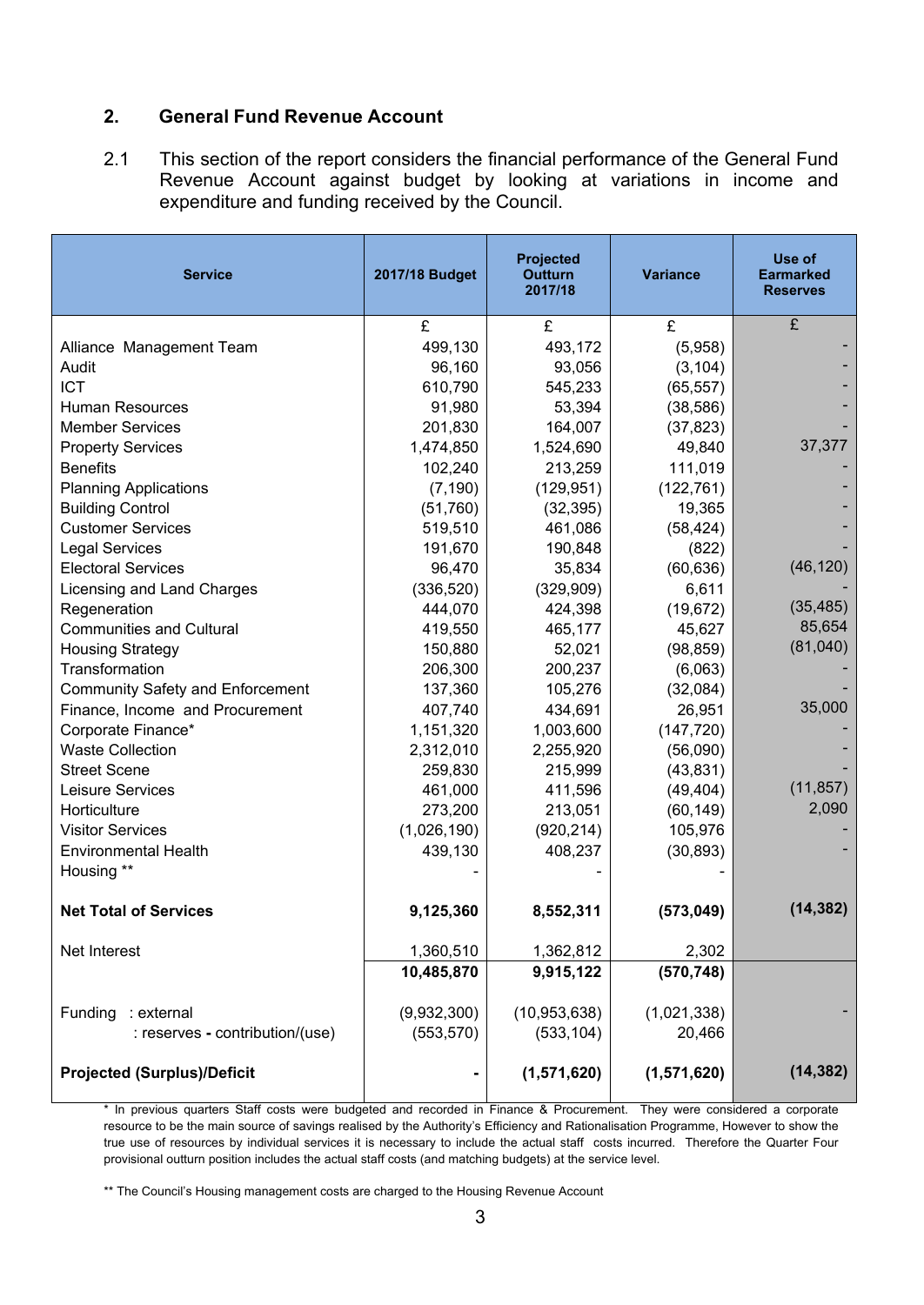- 2.2 A revenue budget of £10,485,870 was set for 2017/18. The table above shows how this budget has been allocated to services.
- 2.3 The provisional outturn on the General Fund Revenue Account for 2017/18 is £8,914,250. This represents a projected surplus for the year of £1,571,620.
- 2.4 There were four significant **overspends** on the General Fund Revenue Account:
	- Property (£49,840 overspend); the most significant pressure on the service budgets was an overspend on repairs. However owing to the nature of the repairs £37,377 of the Authority's earmarked Health and Safety reserve has been used to meet the additional costs (see 2.6).
	- Benefits (£111,019 overspend); the administrative costs of the service were some £43,000 below budget owing to savings on spend and receipt of £42,000 in grants towards implementing government initiatives and process changes. These savings were more than offset by the amount by which the payment of actual benefits exceeded the budget. Some £90,000 arose from the Council not being able to claim back from Government benefits paid to Charitable Organisations who are able to set rents above the cap that applies to other landlords. A review of the level overpayments and likelihood of them not being recovered from claimants has resulted in a £69,000 charge to the bad debts provision in the year.
	- Communities and Cultural (£45,627 overspend); A significant element of service activity relates to projects that cover a number of years and are supported and part funded by third parties. 2017/18 has seen activity on a number of projects where funding was received in previous years and held in earmarked reserves. £85,654 of these reserves have been applied to fund in year activities (see 2.6)
	- Visitor (£105,976 overspend); Car park income streams were impacted by the bad weather in the last quarter resulting in the service being £14,230 overspent for the year. Markets were £31,250 over budget primarily owing to poor occupancy levels at Glossop Market where income was £25,000 below expectations. As reported at Section 3 below, Pavilion Gardens has overspent by £60,000. This is down in equal part to reduced room hire, with the closure of the Octagon, and an overall reduction in trading activity.
- 2.5 There were nine significant **underspends** on the General Fund Revenue Account:
	- ICT (£65,557 underspend); savings have accrued from lower than expected spend across a range of service activities (telephony, system upgrades, consultancy, ad-hoc projects).
	- Planning Applications (£122,761 underspend): Robust income levels outstripped some smaller areas of budgetary pressure. The positive position was driven by a relatively small number of applications received for significantly large development sites.
	- Customer Services (£58,424 underspend); Spend against budgets across the service were below expectations. Highlights were savings of £24,000 and £14,000 respectively against the outgoing post and photocopier budgets.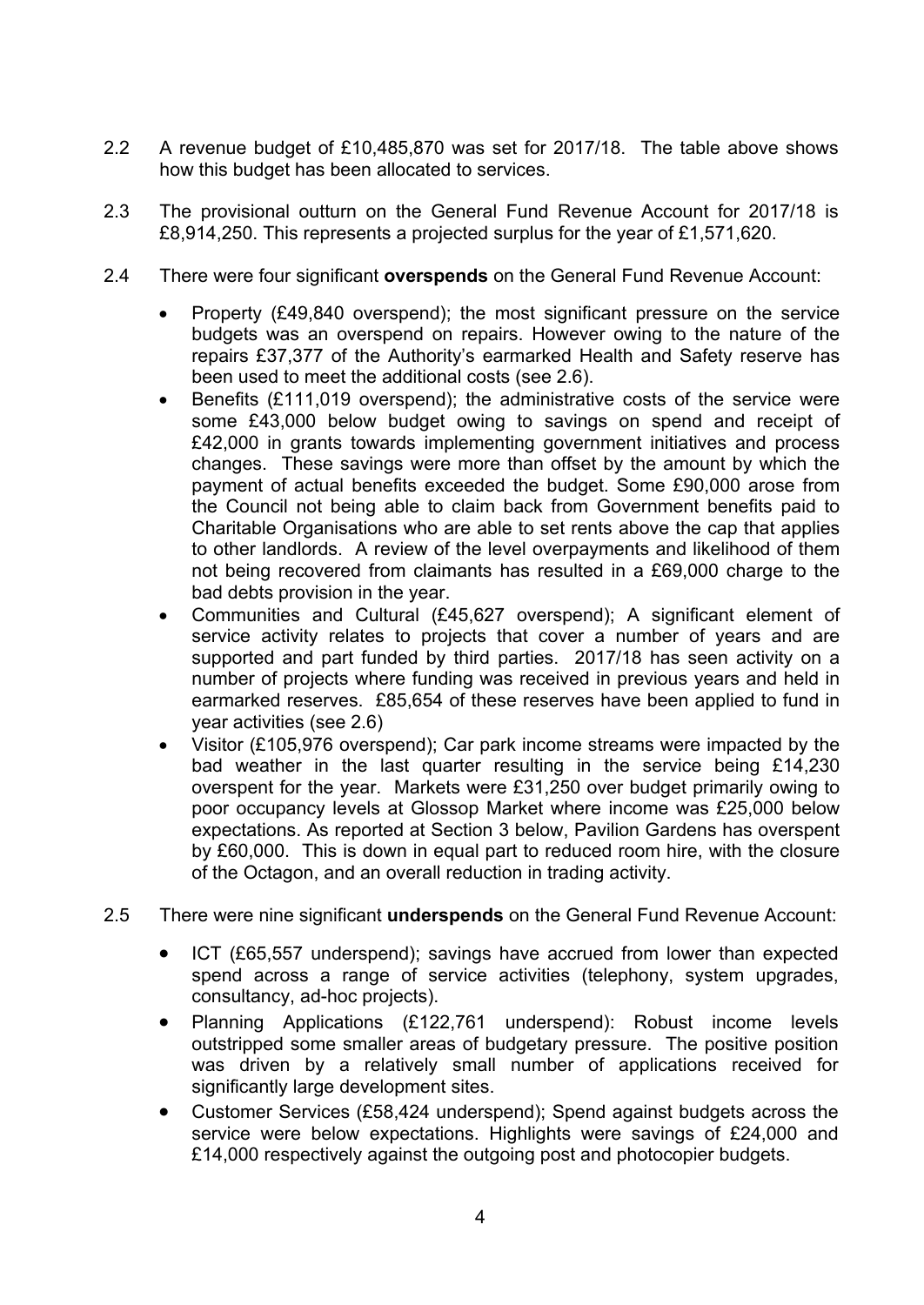- Electoral Services (£60,636 underspend): The service budgets to make an annual contribution in to an earmarked reserve in order to smooth the costs of the council's elections over the term of the administration. The budgeted underspend to fund this contribution for 2017/18 is £40,000 (see 2.6). A further £20,000 underspend resulted from the costs relating to individual elector registration being below the level of funding received from central government in the form of Section 31 grant.
- Housing Strategy (£98,859 underspend): Some £94,000 in Government grants were received in year to support actions to be taken by the Authority in response to the Homelessness Reduction Act. As the majority of initiatives identified under the Authority's Homeless Strategy could not progress in 2017/18 it was necessary to carry forward a significant proportion of this funding as an earmarked reserve (see 2.6).
- Corporate Finance (£147,720 underspend): Revenue from the Borough's spring water franchise was some £27,000 below expectations owing to a reported fall in demand for bottled water. The Authority however benefited from a £15,000 reduction in external audit fees. Corporate Finance records the Authority's performance against its efficiency savings target and the consolidation of savings against corporate budgets such as for employee costs. This cashing-up exercise has been completed and as reported at section 5 below, the saving target for the year was achieved. In addition significant savings have accrued against corporate staff and inflation contingency budgets. The net impact of staff turnover and vacancies has contributed £102,000 while a saving of £55,000 has accrued from lower than anticipated inflationary pressures.
- Waste Collection (£56,090 underspend); the main drivers behind a £129,000 underspend were better than expected revenues against income streams like bin sales and trade waste, combined with reduced costs in areas such as disposal charges. This was offset by a net £59,000 overspend against the budgeted costs relating to Alliance Environmental Services (AES). Spend pressures of some £98,000 in regard to additional vehicle costs and contingency items arising during the initiation phase of AES are offset by a £39,000 credit accruing to the Council from this joint operation's trading performance in year. (see Section 4)
- Leisure Services (£49,404 underspend); Leisure Centres have achieved a £16,000 underspend on their repairs budget as well as benefiting from an £8,000 under accrual of income to a prior year. A further £16,000 saving was contributed as a result of the finalisation of the Authority's Leisure Development Delivery Strategy in July being too late for many of the initiatives therein to be progressed in 2017/18.
- Horticulture (£60,149 underspend); Robust levels of income from internments, and grave space sales gave rise to a net £40,000 surplus for Cemeteries after additional repair costs had been taken into account. A further £15,000 contribution to Horticulture's overall underspend arose out of the tree works budget. Spend has been postponed because of the relevant contractors building up s backlog of work.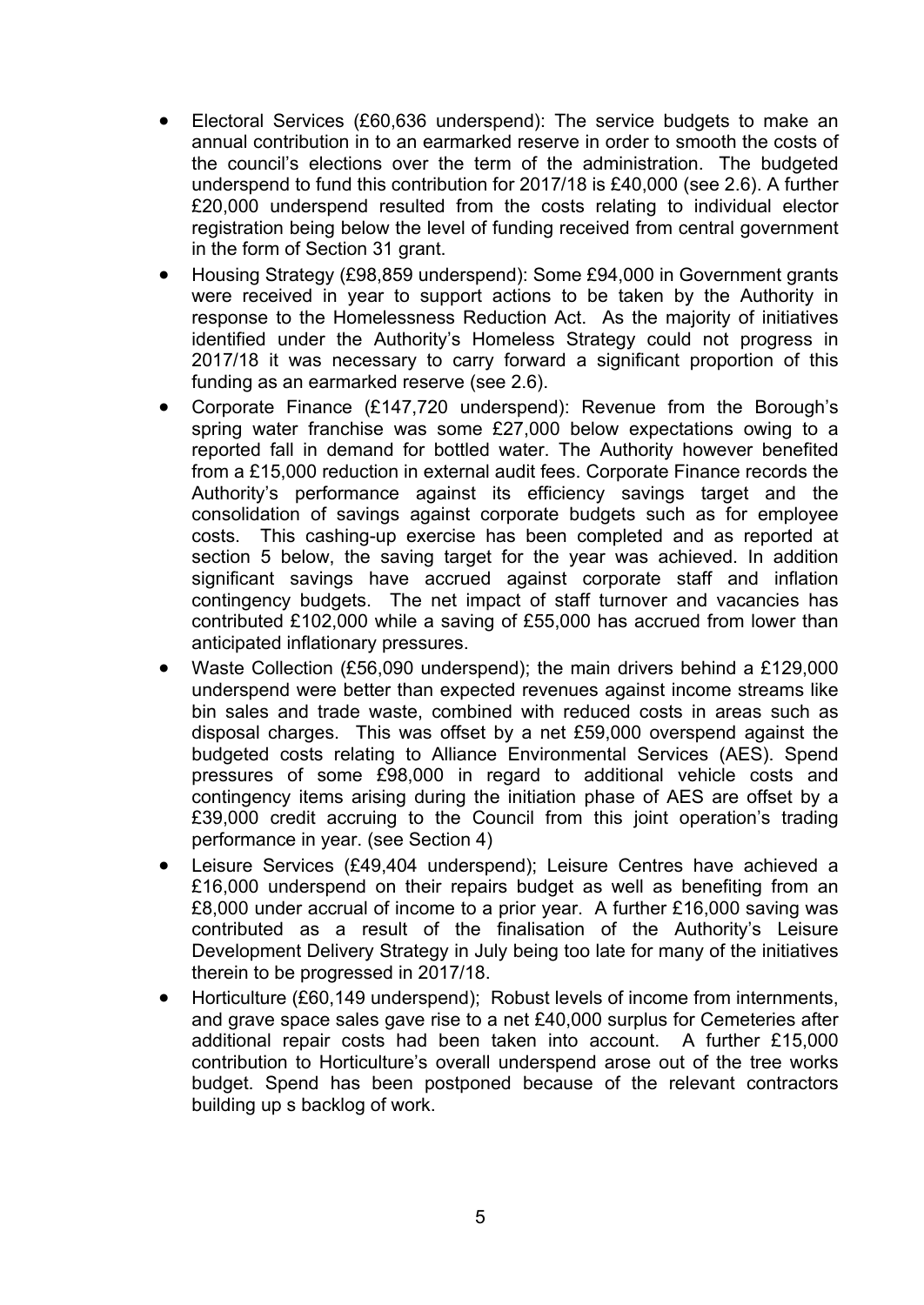2.6 The actual level of Funding achieved in the year was £1,000,872 above the original estimate owing to variances across the following income streams;

# *External Funding: (£1,021,338)*

Grants (£36,372):

The Council benefited from a receipt of £36,372 in Transition Grant that had not been anticipated for the year. This Government grant was towards meeting shortfalls in income arising as Councils moved from a regime of central funding to raising the majority of their income locally.

Business Rates Retention (£984,970):

- An increase of £130,520 in the level of retained business rates is anticipated owing to increases in business rates income. This was not assumed in the budget because of uncertainties surrounding the 2017 revaluation and appeals provision.
- Following new information provided by the Valuation Office Agency, the DCLG has adjusted the tariff payable on business rates for the year for all Councils. This has had a negative effect for this Council and decreases the level of retained business rates by £19,190.
- An increase of £527,030 is anticipated resulting from S31 grants to fund the new reliefs not known at the budget setting stage for Local Discretionary Relief, Supporting Small Businesses, Pub Relief and the change in thresholds on Small Business Rate Relief. These grants are credited to the General Fund in the year but the associated reliefs have the opposite effect of increasing the Collection Fund deficit to be distributed in the following year.
- The levy payable, on business rates retention, to the pool is expected to be reduced by £193,480. In addition to the effect of awarding additional reliefs as described above, the level of business rates income collectable has fallen following the resolution of appeals relating to purpose built doctors surgeries; and an increase in the level of provision required overall for both the existing appeals and the assumed reduction in RV on current year liabilities which will result from appeals in future years.
- The expected gain as a member of the Derbyshire Business Rates Pool has been increased from £200,000 to £353,130. This amount is dependent each year upon the performance of every pool member. Therefore this is still a draft figure until each member has certified their NNDR3 returns at the end of July 2018.

**In line with the Medium Term Financial Plan requirements the increased deficit in 2018/19, as a result of accounting for business rates appeals and reliefs, will need to be accommodated by the use of the Authority's reserves (see 2.11).**

#### *Use of Reserves: (£20,466)*

 There was a £547,020 drawdown of general fund reserves included in the 2017/18 budget. As detailed in 2.8 instead of a use of reserves they were actually increased by £1,024,600.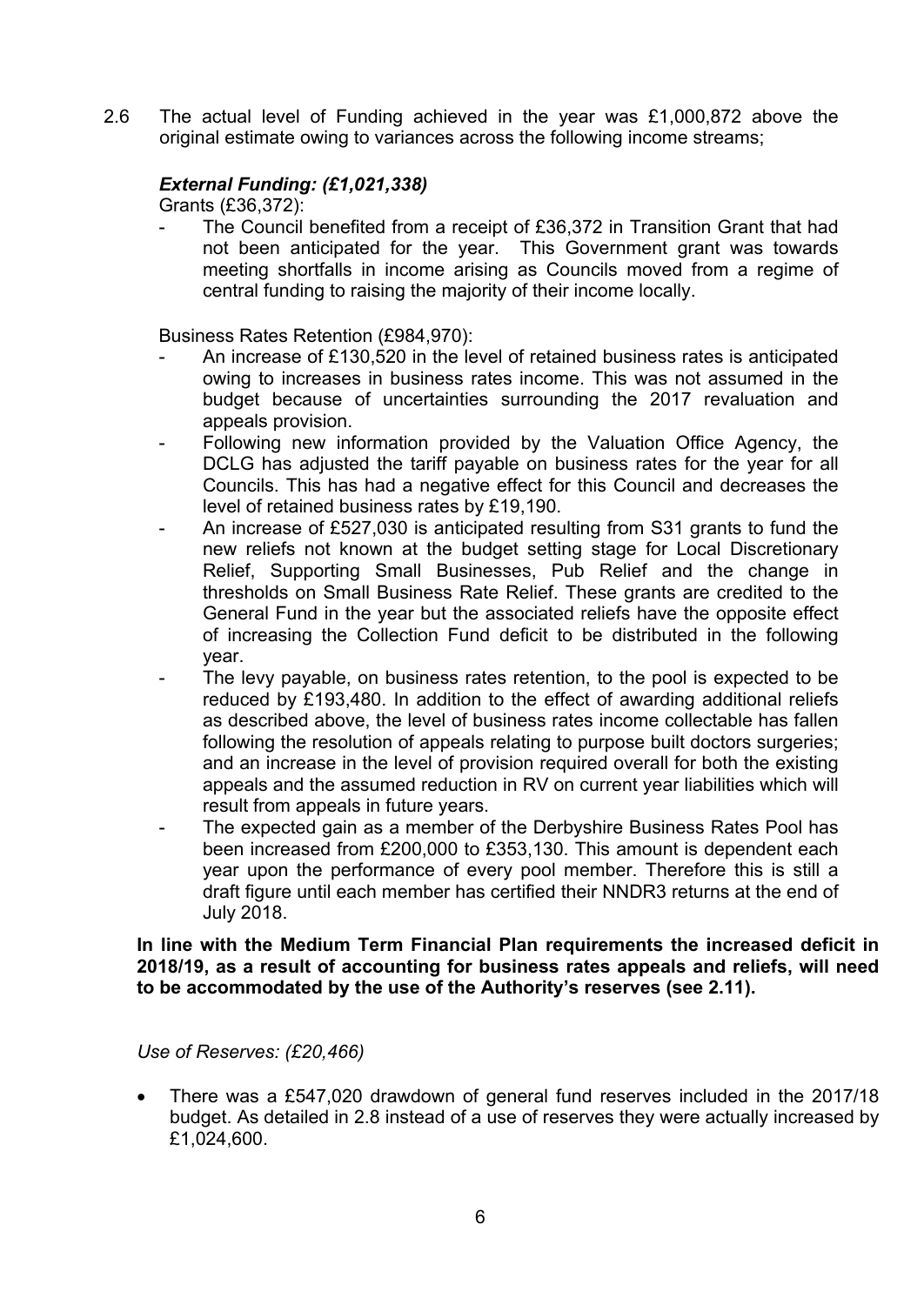In addition, £6,550 was budgeted to be drawn from earmarked reserves. As shown in table 2.1 there was actually a net contribution into these reserves in 2017/18 of £14,382:-

## *Earmarked Reserves:*

- **Property Services £37,377 use:** the cost of resolving urgent health and safety works at the Council's properties is to be covered out of this reserve.
- **Electoral Services £46,120 contribution:** this is a budgeted annual contribution in to a reserve earmarked to spread the cost of the Borough's elections over the term of a council.
- **Regeneration £35,485 contribution:** the Council received New Burden grants to support its costs in administering Government initiatives regarding Custom Build and also the development of Brown field sites. As the costs are not year specific the balance of grant has been transferred to earmarked reserves.
- **Communities and Cultural Services £85,654 use:** To facilitate the fact that many of the service's projects take place in a different year to when the funding is received, earmarked reserve are used to carry funds between years. The use of these reserves reflected the activities progressed by the service in 2017/18.
- **Housing Strategy £81,040 contribution:** The Authority has received significant funding from Central Government towards the cost of satisfying the requirements of the Homelessness Reduction Act. As the majority of actions were only to come into effect after the financial year end an earmarked reserve has been used to carry the funding forward to future years
- **Finance, Income and Procurement / Customer Services £35,000 use:** the cost of using an external agency to clear a backlog of council tax work items and benefit applications has been funded out of a reserve created from Government funding received in prior years.
- **Leisure Services £11,857 contribution:** a number of grants and contributions received in the year have been placed into reserve for future specific sport and leisure related projects.
- **Horticulture £2,090 use:** works on recreation grounds and open spaces were part funded by drawing down on Section 106 monies previously received from Developers as part of their planning obligations.

#### *General Fund Revenue Reserves*

- 2.7 The provisional outturn for the year on the General Fund Revenue Account was a £1,571,620 surplus.
- 2.8 The surplus generated is calculated inclusive of the £547,020 nominal use of general reserves budgeted for in 2017/18. If this budgeted contribution is excluded the £1,024,600 that remains represents the amount by which the Authority's contingency reserves have increased.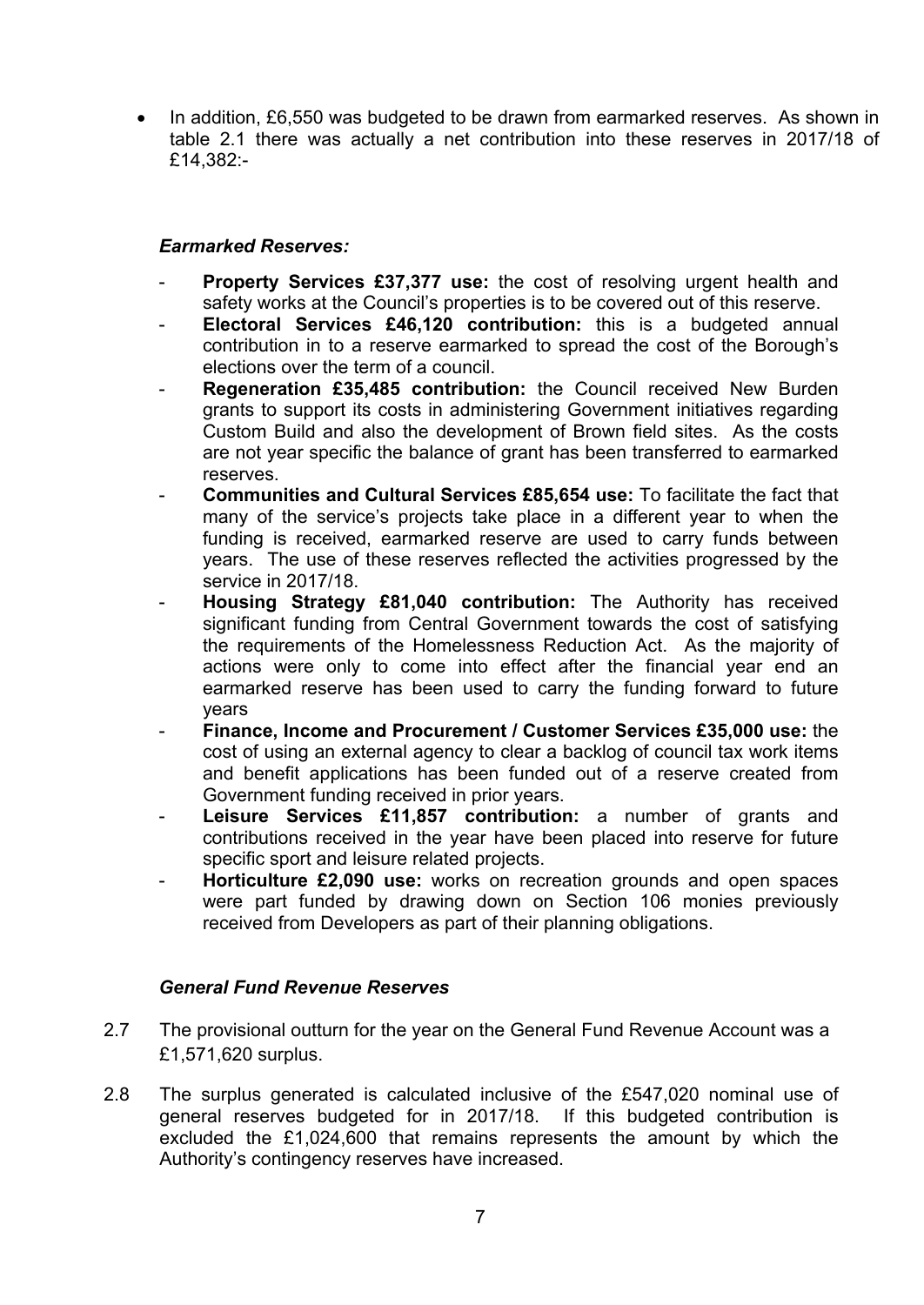- 2.9 The Authority's calculated minimum for its contingency reserve is £1,300,000. A review of the Authority's reserves has been performed to identify areas where earmarking for future projects was considered prudent while maintaining a satisfactory level for contingency. As a result the following move into earmarked reserves is proposed;
	- £750,000 added to an earmarked reserve set aside to fund capital expenditure and reduce the overall cost of borrowing. It is anticipated that this will be applied to acquiring vehicles and equipment for Alliance Environmental Services Limited.
- 2.10 In addition the balances on two earmarked reserves have been returned to Contingency.
	- The £70,000 balance remaining on the Growth earmarked reserve has been returned to Contingency. This reserve was not considered necessary as the business promotion activities it was created to fund can be supported out of existing revenue budgets.
	- £96,000 has been moved out of the IT support earmarked reserve. This leaves a balance of £100,000 on the reserve, which is considered adequate to support future initiatives.
- 2.11 The effect of these changes results in a General Fund Reserve balance at  $31^{st}$ March 2018 of £3.273million - £1.973 million above minimum contingency. The current Medium Term Financial Plan, which accommodates the £0.527million deficit on the Collection Fund (see 2.6), anticipates a £1.8 million use of general contingency reserves in 2018/19.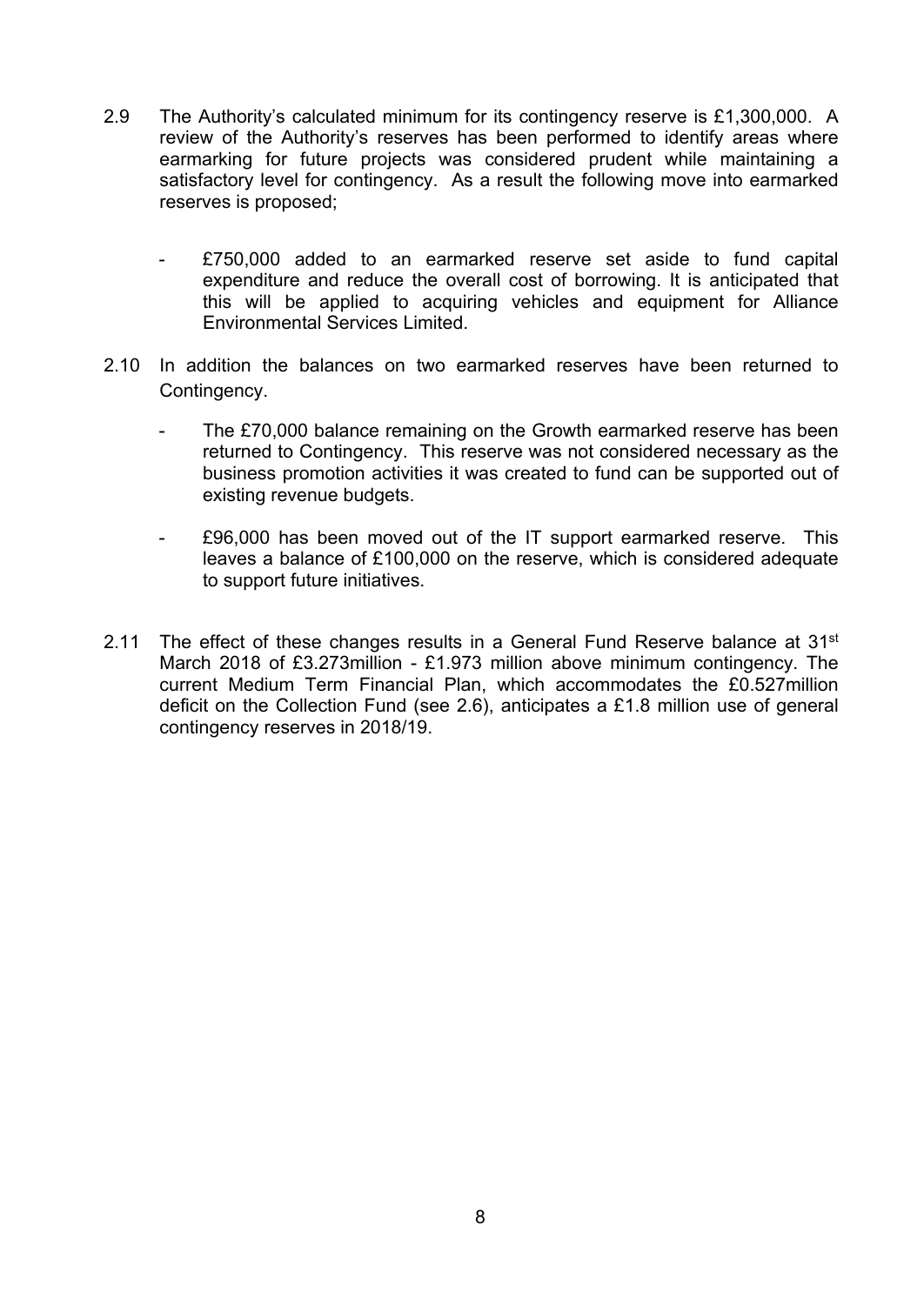## **3. Pavilion Gardens**

- 3.1 This section of the report details the financial performance of the trading activity at Pavilion Gardens. The Pavilion Gardens trading results are included in the General Fund Revenue Account.
- 3.2 The 2017/18 budget is a net cost of £293,700. At the end of 2017/18, the Pavilion Gardens Trading Statement is £35,260 in excess of budget. This reflects an increase in trading deficit of £60,000 due to closure of the Octagon, but partly offset by a saving on Property costs of £25,000.
- 3.3 The table below summarises the financial performance of the six separate trading activities – Pavilion Café, Coffee Area, Tourist Information Centre (TIC) & Retail Area, Events, Outside Areas and Functions – in the Pavilion Garden

| <b>Description</b><br><b>Projected Outturn 2017/18</b> |                         |                       |                        |               |                |                 | Projected      | <b>Variancel</b>            |            |
|--------------------------------------------------------|-------------------------|-----------------------|------------------------|---------------|----------------|-----------------|----------------|-----------------------------|------------|
|                                                        | <b>Pavilion</b><br>Café | <b>Coffee</b><br>Area | TIC &<br><b>Retail</b> | <b>Events</b> | <b>Outside</b> | <b>Function</b> | <b>Outturn</b> | <b>Budget</b>               |            |
| llncome                                                | (516,900)               | (161,660)             | (155, 140)             | (197.540)     | (41,800)       | (134, 120)      |                | $(1,207,160)$ $(1,454,030)$ | 246,870    |
| Expenditure                                            | 626.170                 | 270.990               | 219,390                | 228,850       | 46.310         | 144,410         | 1,536,120      | 1,747,730                   | (211, 610) |
| Net Cost /<br>$ $ (Contribution)                       | 109.270                 | 109.330               | 64.250                 | 31,310        | 4.510          | 10.290          | 328,960        | 293.700                     | 35,260     |

| <b>Description</b><br><b>Outturn 2016/17</b> |                       |                              |                        |                                   | <b>Outturn</b>      | 2016/17               | Variance  |                                                      |         |
|----------------------------------------------|-----------------------|------------------------------|------------------------|-----------------------------------|---------------------|-----------------------|-----------|------------------------------------------------------|---------|
|                                              | Pavilion<br>Café      | <b>Coffee</b><br><b>Area</b> | TIC &<br><b>Retail</b> | <b>Events</b>                     | <b>Outside</b>      | Function              |           | <b>Budget</b>                                        |         |
| <b>Income</b><br>Expenditure                 | (667, 730)<br>744.280 | (185,260)<br>289.620         | 240.460                | $(172, 840)$ (225,720)<br>270.710 | (44, 820)<br>94.770 | (105, 700)<br>124.310 | 1.764.150 | $(1,402,070)$ $(1,290,550)$ $(111,520)$<br>1.652.500 | 111,650 |
| <b>Net Cost /</b><br>(Contribution)          | 76,550                | 104.360                      | 67,620                 | 44,990                            | 49.950              | 18.610                | 362.080   | 361,950                                              | 130     |

- 3.4 The following should be noted:
	- Pavilion Café Trading activity derives from the Café during the normal opening hours of the business between 9.30am and 5pm (and later during the Festival Season in July and August)
	- Coffee Area Trading Activity driven from the Coffee Bar.
	- Tourist Information Centre (TIC) and Retail Area Trading activity driven from the Retail area (including gallery Rental and artists' commission) and the Tourist Information Centre)
	- Events Trading activity driven from room hire bookings, in-house events and fairs
	- Outside Trading activity driven from the miniature train and Lakeside Kiosk.
	- Functions –Trading activity in respect of food and drink driven from private bookings.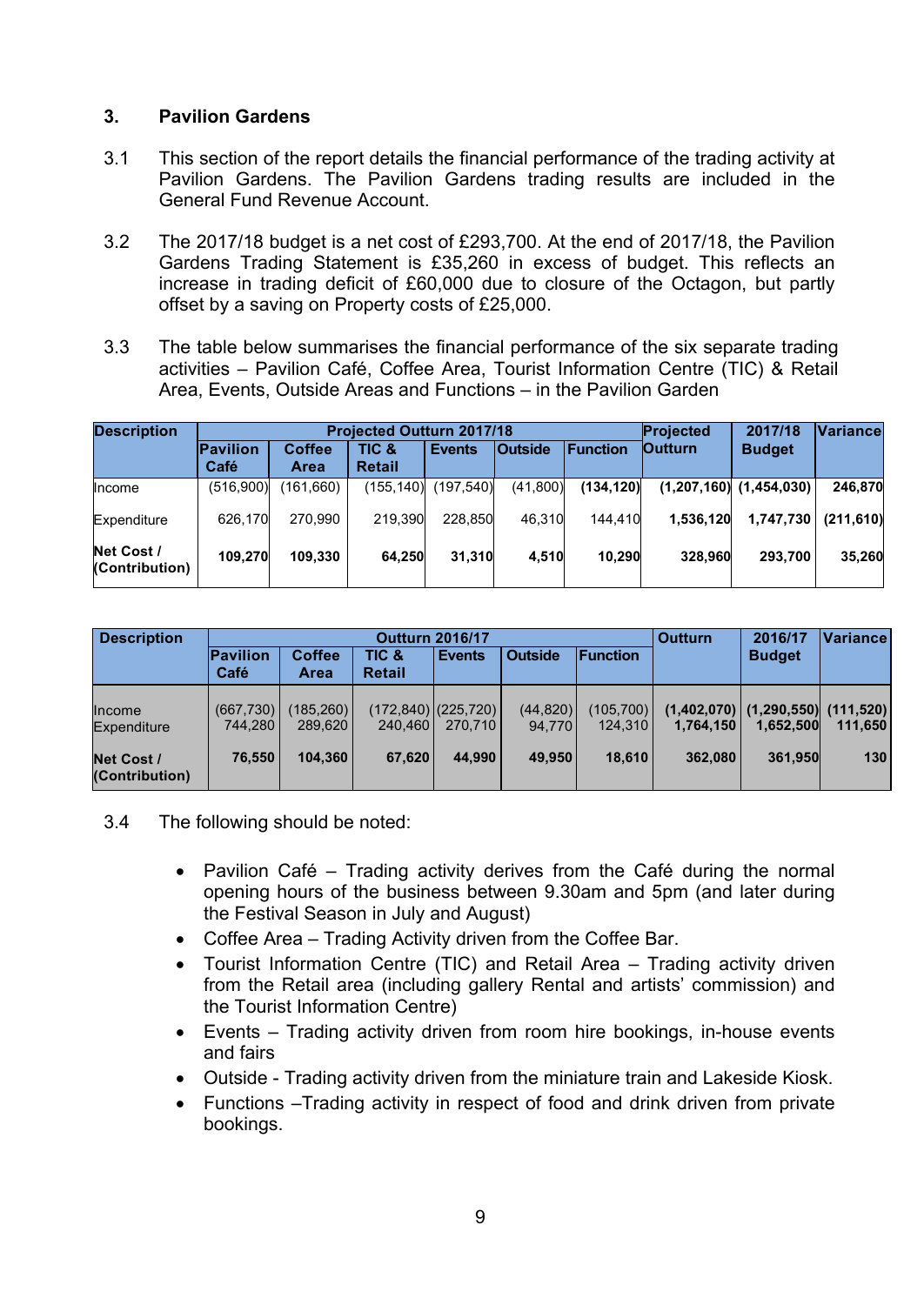#### **4 Alliance Environmental Services**

- 4.1 Alliance Environmental Services (AES) is a company created with a vision to deliver waste, street cleansing and grounds maintenance services in the High Peak and Staffordshire Moorlands areas. The company has three shareholders: High Peak Borough Council, Staffordshire Moorlands District Council and Ansa, which is a wholly owned subsidiary of Cheshire East Council.
- 4.2 Phase 1 of the transfer of services commenced on 7th August 2017 to deliver High Peak Borough Council Waste services. This followed the end of the previous contract with Veolia Environmental Services.
- 4.3 AES has provided draft management accounts for the year ended 31st March 2018, which includes the period from the commencement of the company on 7th August to 31st March 2018. The company is reporting a profit of £38,134 which is equal to the budget – this has been achieved after taking account of year 1 savings payable to HPBC and includes crystallised risk items net of additional efficiencies made in the year. A summary of the performance and the variances against the budget is shown in the table below:

| 2017-18                | <b>Budget</b>  | <b>Draft Outturn</b> | <b>Variance</b> |                                                                                                                                                  |
|------------------------|----------------|----------------------|-----------------|--------------------------------------------------------------------------------------------------------------------------------------------------|
| <b>Contract Fee</b>    | (E1, 818, 854) | (E1, 818, 854)       |                 | Payable by HPBC                                                                                                                                  |
| <b>Risk Plan</b>       | (E127,000)     | (E41, 524)           | £85,476         | Crystallised risk items on vacancies and pensions offset<br>by additional efficiencies made by the company in excess<br>of the budgeted surplus. |
|                        |                |                      |                 | Net £47k from improved recycling income;                                                                                                         |
| Other Income           | (E325,907)     | (E394, 941)          | (E69, 034)      | Net £17k additional workshop income (offset by reduction<br>in fuel rechargeable to HPBC);                                                       |
|                        |                |                      |                 | £5k additional contribution to setup costs incurred by AES,<br>chargeable to Ansa.                                                               |
| <b>Turnover</b>        | (E2, 271, 761) | (E2, 255, 319)       | £16,442         |                                                                                                                                                  |
|                        |                |                      |                 | £60k reduction resulting from removal of one Round, plus<br>spare vehicle.                                                                       |
| <b>Cost of Sales</b>   | £1,940,875     | £1,846,359           | (E94, 516)      | £20k reduction in haulage costs - improved payload on<br>recycling disposal;                                                                     |
|                        |                |                      |                 | £18k net reduction in salary/ pension costs;                                                                                                     |
|                        |                |                      |                 | £3k increased PPE and bin stock costs                                                                                                            |
| Charges levied by      |                |                      |                 | £2.5k reduction on Ansa charges on vehicle overheads;                                                                                            |
| Ansa                   | £74,345        | £77,018              | £2,673          | £5k increased costs on external support (management/<br>admin/HR).                                                                               |
| Administrative         |                |                      |                 | £4k net saving on vacant admin post covered by Ansa                                                                                              |
| Expenses &             | £218,407       | £229,418             | £11,011         | admin support;                                                                                                                                   |
| <b>Corporation Tax</b> |                |                      |                 | £16k additional payroll bureau costs - delayed migration<br>to monthly payroll originally expected November 2017.                                |
| (Profit)/ Loss         | (E38, 134)     | (E102, 524)          | (E64, 390)      |                                                                                                                                                  |
| Y1 pro-rata savings    |                | £64,390              | £64,390         |                                                                                                                                                  |
| payable to HPBC        |                |                      |                 |                                                                                                                                                  |
| Net (Profit)/ Loss     | (E38, 134)     | (E38, 134)           | £0              |                                                                                                                                                  |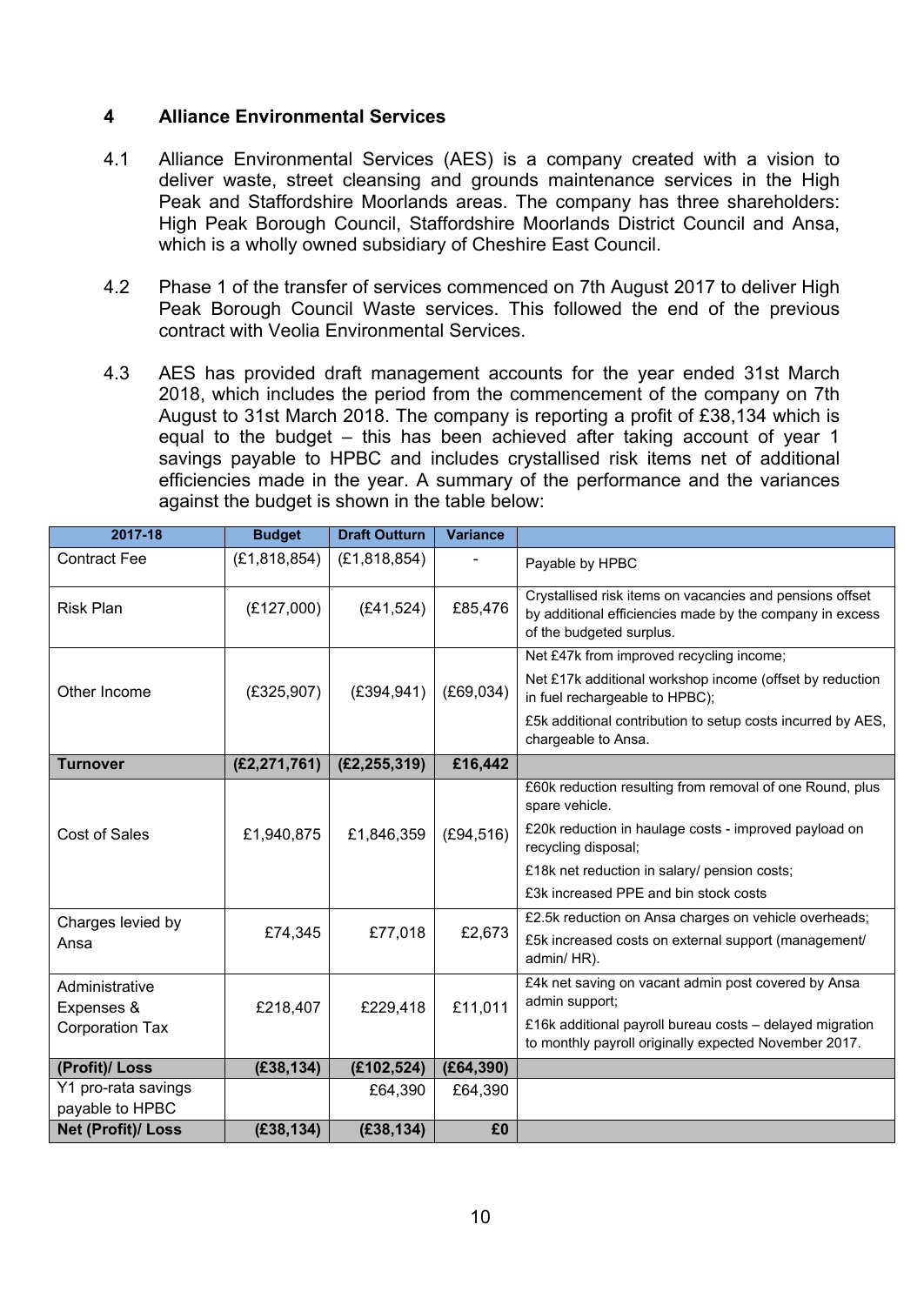- 4.4 The contract fee payable by HPBC of £1,818,854 has increased from the original estimate by £140,474 largely due to additional costs for short-term vehicle hire to deliver the Waste Service – which are offset in 2017/18 by savings from the wider waste service (see 4.8). There is a commitment from all parties to commence procurement of the vehicles for a more long-term cost effective solution.
- 4.5 In addition to the contract fee, 'risk items' of £127,000 were added to recognise that there were several areas of potential cost increases arising from the company set-up. These included the need to cover vacancies; the provision of spare vehicles; fuel cost; and additional pension costs. The vacancy and pension costs crystallised during the year to the value of £80,555, however these have been partially offset by additional efficiencies made by the company in excess of the efficiency plan for the first year of £39,031, bringing the additional net cost to £41,524.
- 4.6 The savings plan for year one of the AES joint venture partnership included £100,000 comprising £65,000 from waste operating efficiencies and £35,000 from waste management savings. The pro-rata amount of these savings applicable from August 2017 to March 2018 is £64,930. This is payable to the Council at the end of the year.
- 4.7 Under the CIPFA Code of Practice on Local Authority Accounting in the United Kingdom, the relationship between AES and the Council is determined to be a joint operation. Therefore the financial performance of the company is incorporated into the Council's single entity financial statements in the proportion of the service delivered to the Council, being 100% during the year, as opposed to group accounts being presented separately. Therefore the company's reported profit of £38,134 is incorporated into the financial statements and is also reflected in the general fund revenue account.
- 4.8 The net additional costs of delivering the service, after the reimbursement of savings as a contribution to the efficiencies programme and incorporation of the company's profit, are offset by other underspends in the wider waste service not related to AES. These include improved domestic recycling income and reduced trade waste disposal costs.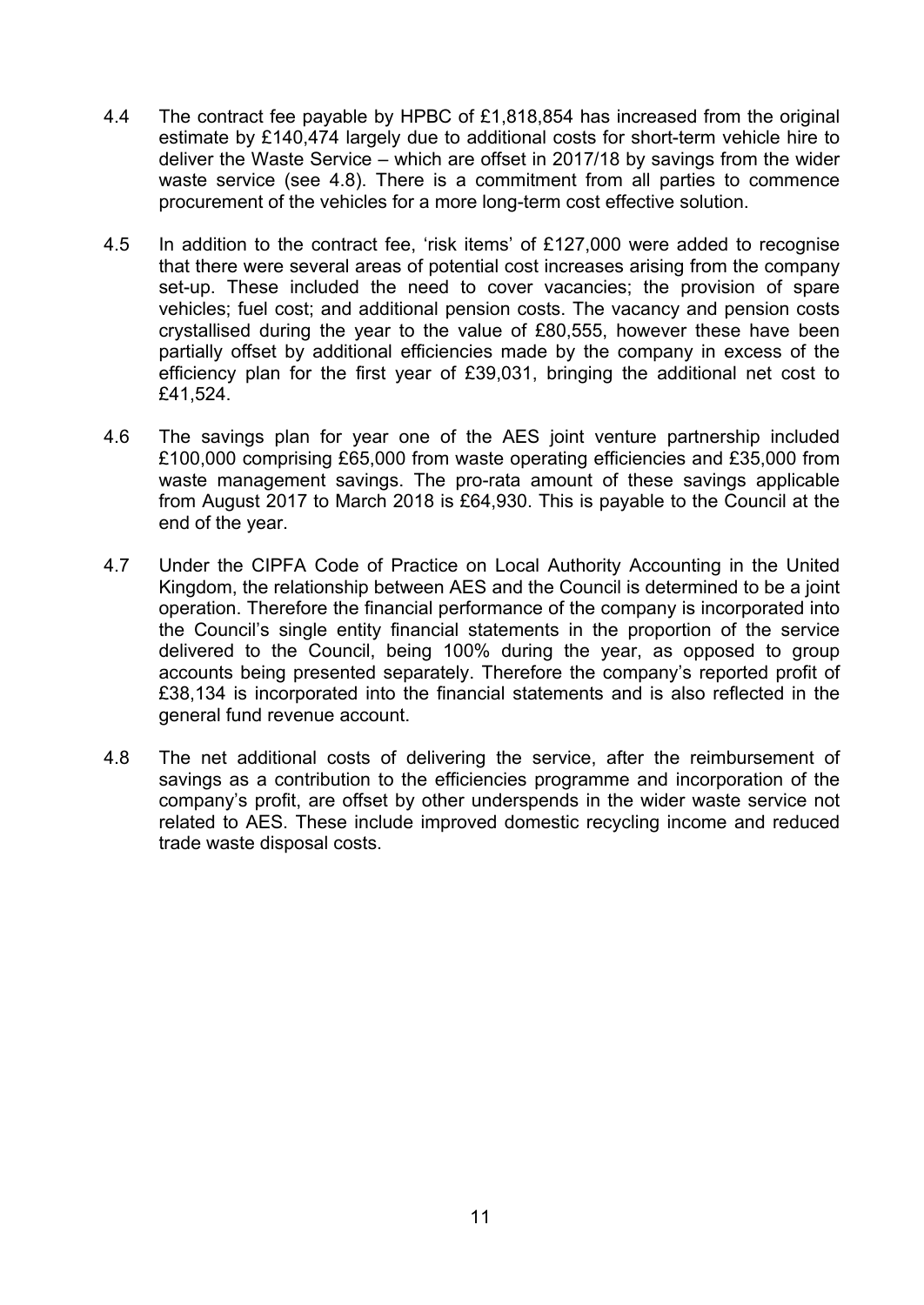# **5 Efficiency and Rationalisation Programme**

- 5.1 This section of the report considers the financial performance of the Council's Efficiency and Rationalisation Programme in 2017/18.
- 5.2 The Council's Medium-Term Financial Plan (approved in February 2017) included a new four-year (2017/18 – 2020/21) Efficiency and Rationalisation Strategy targeting savings of £2.1 million. This is required to balance the forecast budget deficit position of £1.7m and also the carry forward of unachieved efficiencies from 2016/17 of £0.4m.
- 5.3 The new Efficiency and Rationalisation Strategy will have the effect of both reducing expenditure and increasing income. The need to grow income is now more of a priority as the Council moves more towards being self-financing. The strategy has been developed with the underlying principles of protecting frontline service delivery. It is also intended that the strategy is a tool to enable the Council to ensure that its service spending is determined by the established priorities set out in the Corporate Plan.
- 5.4 The programme has five areas of focus:
	- **Major Procurements -** There is the opportunity to focus attention on a number of large service functions which are currently provided by an external contractor / supplier. A number of significant contracts are coming to an end. This will also allow a fundamental review of these services with proper consideration of the current financial constraints. The contract commitments have sometimes restricted the opportunity to align services across the alliance with Staffordshire Moorlands. The individual projects will focus on Waste Collection & Environment Services, Leisure Management and Facilities **Management**
	- **Asset Management Plan –** continuation of the existing priority of rationalising the Council's asset base with a focus around priorities in order to allow for the necessary capital investment
	- **Growth –** development of a clear focus upon housing and economic growth based upon the established Local Plan.
	- **Income Generation** focus on increasing the yield from existing sources on income and a drive towards identifying new sources of income
	- **Rationalisation** a commitment to reducing expenditure on non-priority areas of spend e.g. management arrangements, channel shift, non-statutory services
- 5.5 The 2017/18 budget provided for the achievement of £310,000 of such savings in year – with a significant focus on income generation, major procurements and management structure review.
- 5.6 At the end of Quarter 4, £310,000 has been taken against the overall Efficiency programme thus achieving the savings target for the year. This total relates to management review savings; the impact of channel shift; corporate staffing budget savings; additional income; procurement savings; and postage and print savings.
- 5.7 The authority carries a reserve of £100,000 earmarked to support the strategy which can be drawn on to offset any one-off and short term costs from the service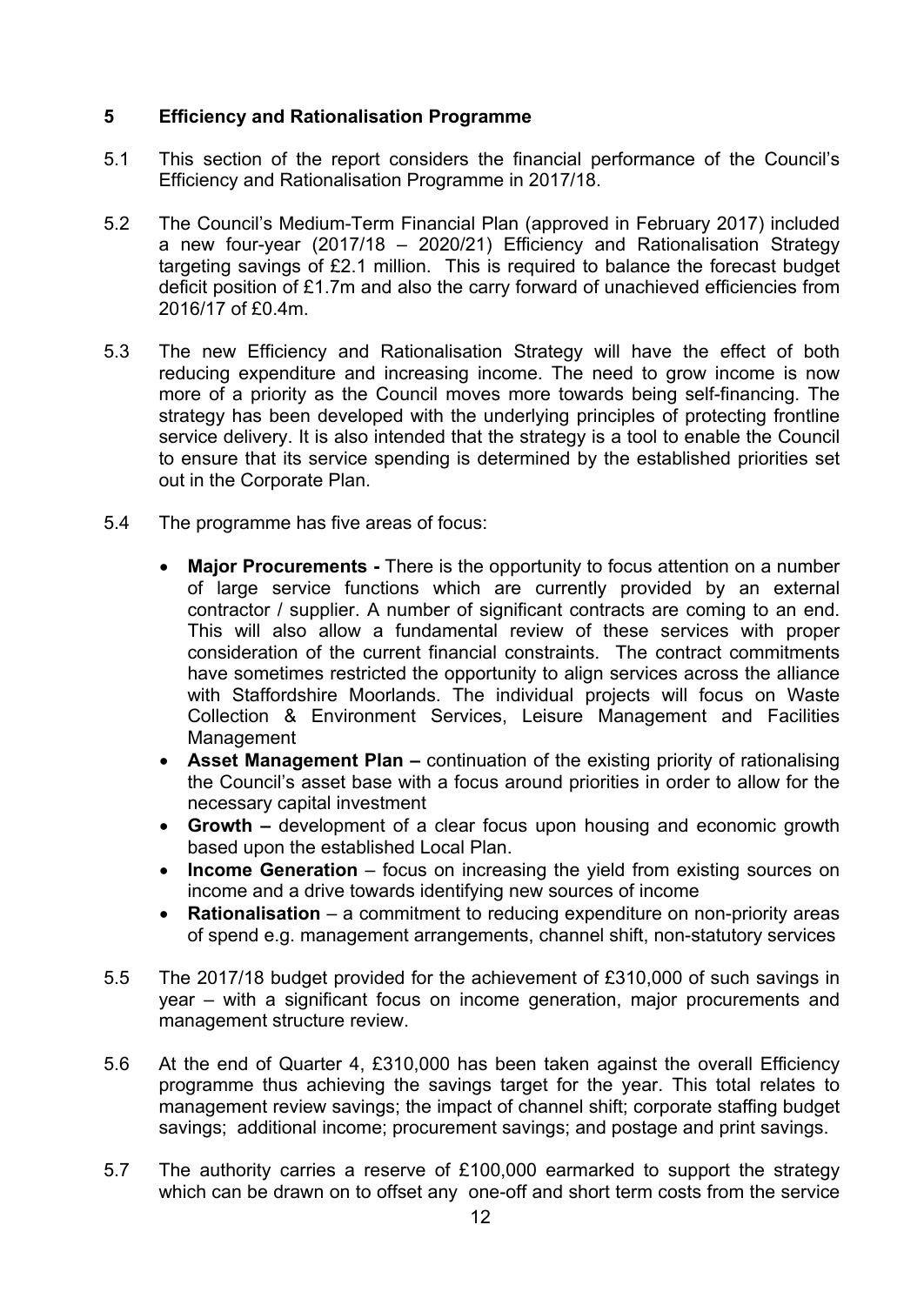review process and consequent shortfall against the efficiency target. . It has not been necessary to draw on this reserve in 2017/18 so it remains intact to underwrite performance against future savings targets in the Efficiency Programme.

#### *HRA – Financial Improvement Plan*

- 5.8 The HRA Improvement Plan was presented alongside the MTFP in February 2017, and identified £1.2m in savings to be achieved over a four year period in order to address the budget shortfall of £770,000 by 2020/21 and ensure the HRA 30-year business plan is financial sustainable.
- 5.9 The 2017/18 savings target was set at £625,000. At the year end, approximately £659,310 in ongoing savings have been realised, with other in-year underspends resulting in an overall projected surplus of £1,908,255 (see section 6).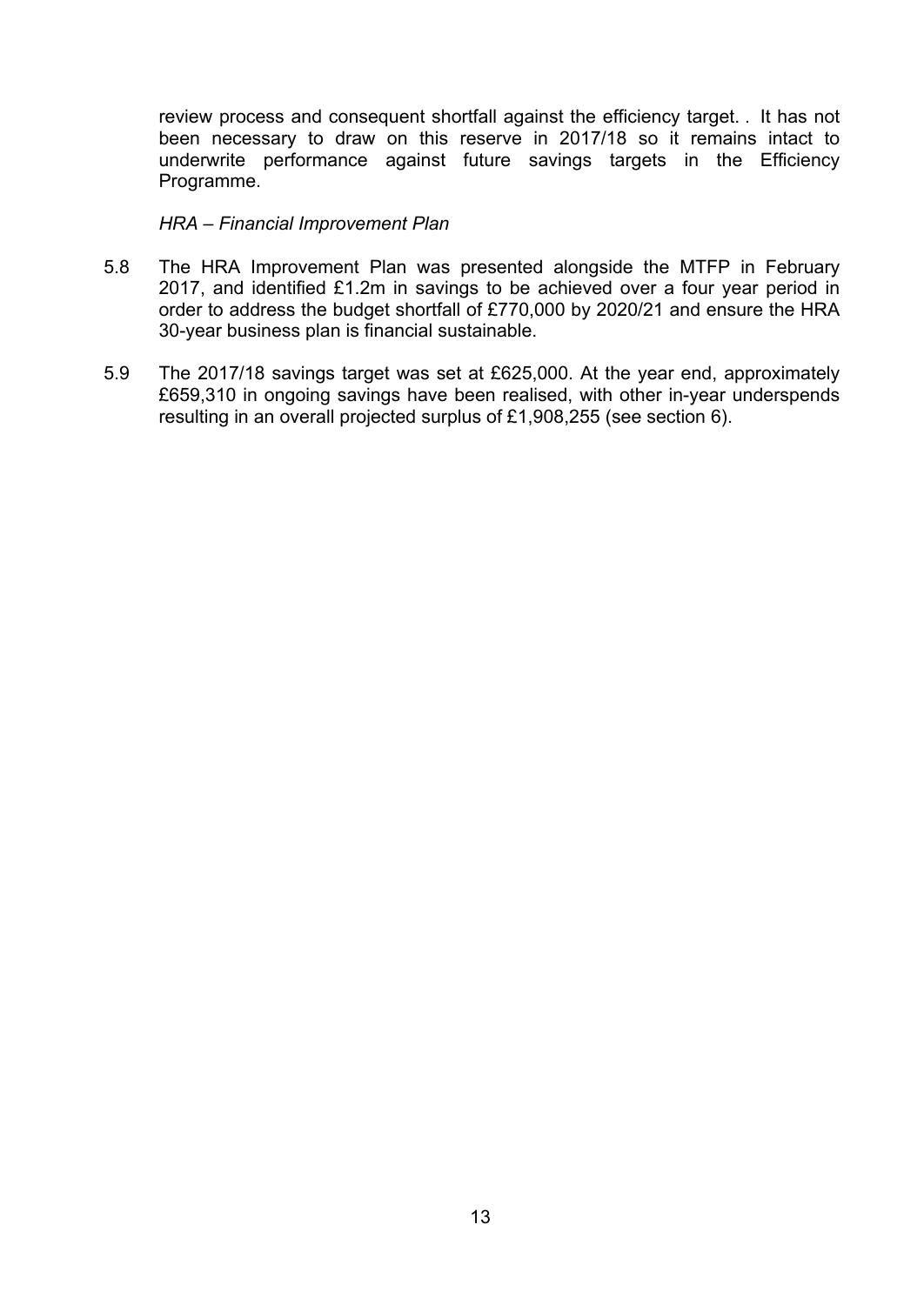# **6 Housing Revenue Account (HRA)**

- 6.1 This section of the report considers the financial performance of the Council's Housing Revenue Account and highlights the budgetary position in respect of the operation of the Council's housing stock.
- 6.2 The 2017/18 Housing Revenue Account budget was originally set to produce a surplus of £57,000. The Chief Financial Officer has, in accordance with Financial Procedure Rules, authorised the roll forward of £211,200 in unused budgets from 2016/17 to facilitate delayed capital works to complete a retaining wall at Alma street and replace a commercial boiler in Hartington Gardens. This brought the 2017/18 budget to £154,200.
- 6.3 Provisional outturn expenditure on the Housing Revenue Account for 2017/18 is £13,248,170 with provisional outturn income of £15,156,425. This represents a surplus for the year of £1,908,255 (i.e. £2,062,455 below budget).

| <b>Housing Revenue Account</b>        | 2017-18<br><b>Revised</b><br><b>Budget</b> | 2017-18<br><b>Provisional</b><br>Outturn | 2017-18<br><b>Variance</b> |
|---------------------------------------|--------------------------------------------|------------------------------------------|----------------------------|
|                                       | £                                          | £                                        | £                          |
| <b>INCOME</b>                         |                                            |                                          |                            |
| <b>Dwellings Rents</b>                | (14, 495, 540)                             | (14, 486, 446)                           | 9,094                      |
| Non - Dwelling Rents & Other Income   | (617, 730)                                 | (669, 979)                               | (52, 249)                  |
|                                       | (15, 113, 270)                             | (15, 156, 425)                           | (43, 155)                  |
| <b>EXPENDITURE</b>                    |                                            |                                          |                            |
| Repairs & Maintenance                 | 3,912,300                                  | 3,829,733                                | (82, 567)                  |
| Supervision & Management              | 2,757,970                                  | 2,655,275                                | (102, 695)                 |
| Rents, rates, taxes and other charges | 105,700                                    | 136,075                                  | 30,375                     |
| Savings Realised                      | 659,310                                    |                                          | (659, 310)                 |
| <b>Other Operating Expenditure</b>    | 692,360                                    | 584,596                                  | (107, 764)                 |
| Depreciation & Impairment             | 2,099,030                                  | 2,019,174                                | (79, 856)                  |
| Interest & Debt Management            | 3,381,630                                  | 3,306,612                                | (75, 018)                  |
| Contribution to Capital               | 1,659,170                                  | 716,705                                  | (942, 465)                 |
|                                       | 15,267,470                                 | 13,248,170                               | (2,019,300)                |
| Surplus(-)/Deficit                    | 154,200                                    | (1,908,255)                              | (2,062,455)                |

6.4 The Council has a duty, in accordance with Part VI (Section 74) of the Local Government and Housing Act 1989, to maintain a "Housing Revenue Account" (HRA). By "ring -fencing' the HRA, the Council ensures that the management and maintenance of the Council's housing stock is funded from the income generated by rents and other related sources. The Council is required under Part VI (Section 76) to prevent a debit balance each year on the HRA by setting the appropriate budget and monitoring progress against that budget throughout the financial year. The Council comfortably maintained a credit balance on the Housing Revenue Account in 2017/18. The surplus balance will be transferred to reserves within the Housing Revenue Account.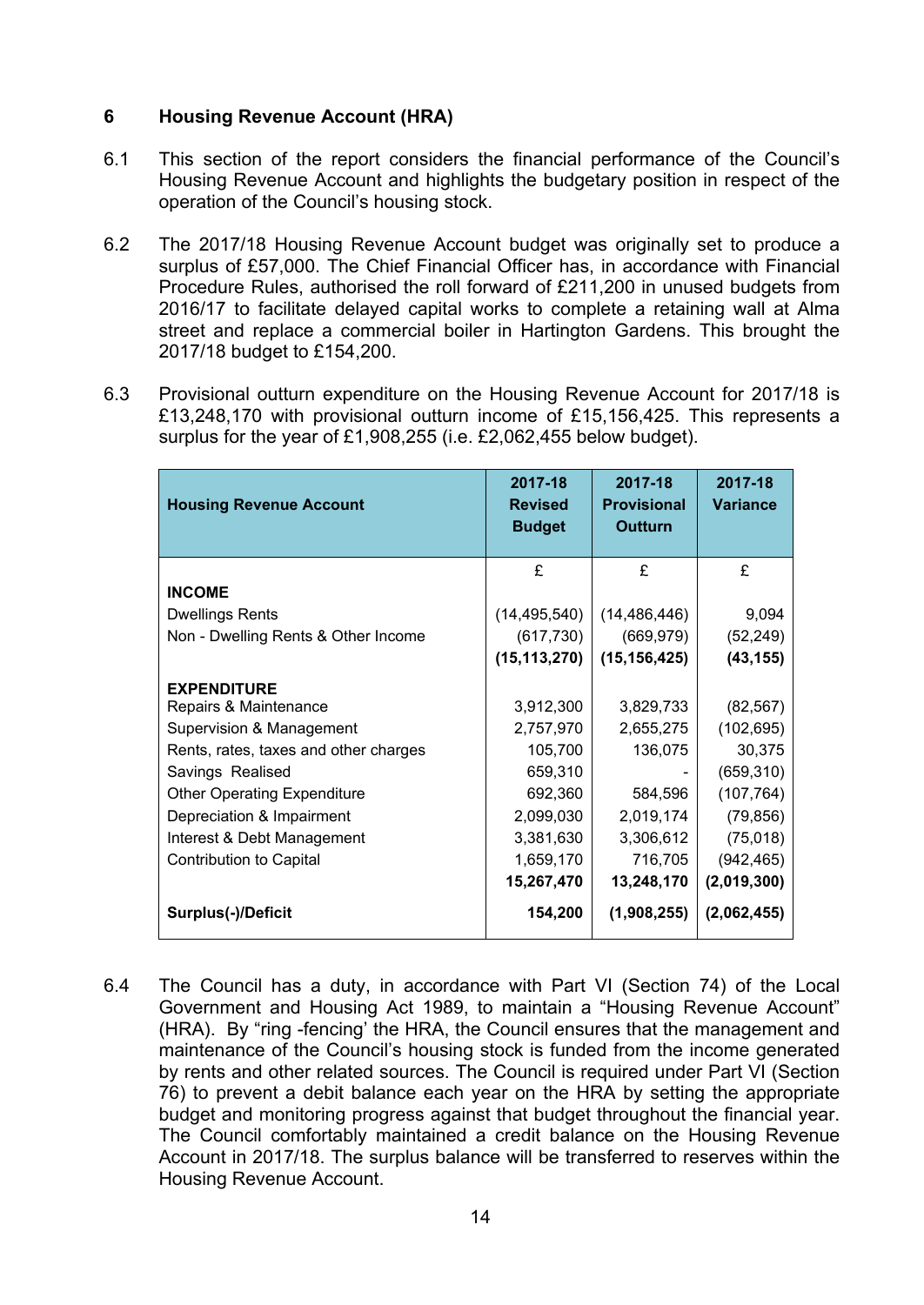- 6.5 There are no significant overspends to be noted at this stage.
- 6.6 There are seven significant underspends to report at this stage.
	- Repairs and Maintenance  $(E82,567)$  this variance relates predominantly to lower than expected cyclical spend particularly related to ad hoc central heating repairs.
	- Supervision and Management (£102,695) the majority of this variance relates to savings in salary costs from vacancies and staff turnover.
	- Other Operating Expenditure (£107,764) this variance is due to the lower than expected contribution needed to the bad debts reserve.
	- Depreciation and Impairment  $(E79,856)$  this variance is due to a lower depreciation charge following asset revaluations, than originally anticipated.
	- Interest and Debt Management  $(E75.018)$  This underspend relates to a lower than anticipated borrowing charge following changes to profiled capital spend during the year; further details can be found in Section 9 below.
	- Contribution to Capital (£942,465) This underspend is relates to delays in commencement and completion of a number of capital schemes and is reflective of the changes to the capital programme detailed in Section 8 below.
	- Savings Achieved (£659,310) The HRA Financial Improvement Plan included expected savings during 2017/18 of £625,000 - the actual savings have exceeded this target by £34,310. Savings have been achieved from salary costs following the service review process, the impact of channel shift, a review of tenancy arrangements, postage, print and stationery costs.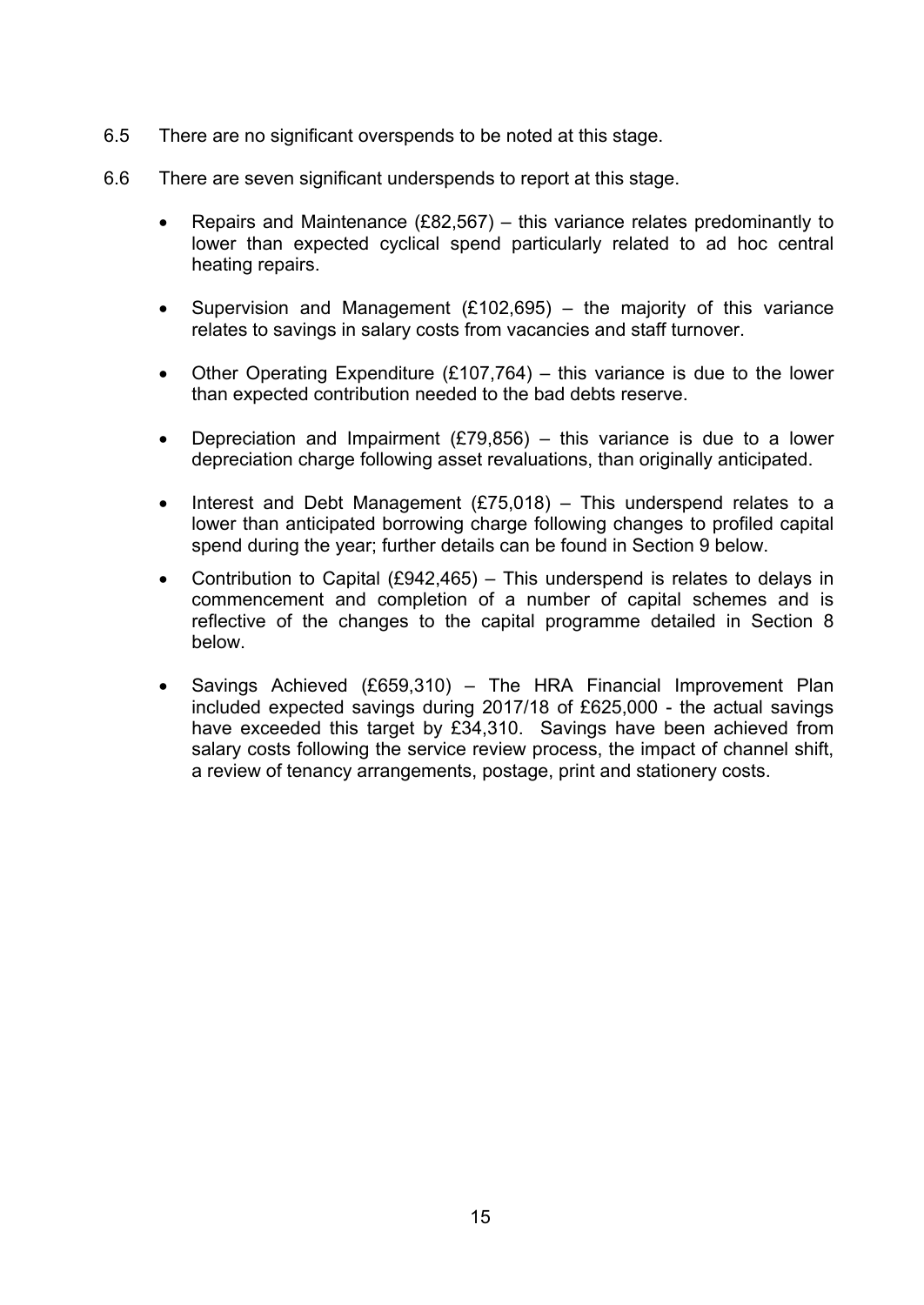## **7 General Fund Capital Programme**

- 7.1 This section of the report provides an update on the Council's General Fund Capital Programme.
- 7.2 The General Fund Capital Programme approved by members in February 2018 was set at £4,175,650.
- 7.3 The 2017/18 provisional outturn at 31st March 2018 is summarised in the table below, with further detail provided at Annex A

| <b>General Fund Capital Out-Turn 2017-2018</b> |                                            |                          |                 |  |  |  |  |  |
|------------------------------------------------|--------------------------------------------|--------------------------|-----------------|--|--|--|--|--|
| <b>Service</b>                                 | <b>Revised</b><br><b>Budget</b><br>2017/18 | <b>Outturn</b><br>201718 | <b>Variance</b> |  |  |  |  |  |
|                                                | £                                          | £                        | £               |  |  |  |  |  |
| Housing                                        | 142,000                                    | 252,370                  | 110,370         |  |  |  |  |  |
| <b>Housing Standards</b>                       | 443,510                                    | 310,592                  | (132, 918)      |  |  |  |  |  |
| <b>Property Services</b>                       | 3,221,360                                  | 2,465,051                | (756, 309)      |  |  |  |  |  |
| <b>ICT</b>                                     | 104,310                                    | 104,303                  | (7)             |  |  |  |  |  |
| Operational                                    |                                            | 19,000                   | 19,000          |  |  |  |  |  |
| Leisure Services                               |                                            |                          |                 |  |  |  |  |  |
| Regeneration                                   | 195,570                                    | 128,135                  | (67, 435)       |  |  |  |  |  |
| Horticulture                                   | 68,900                                     | 68,345                   | (555)           |  |  |  |  |  |
|                                                | 4,175,650                                  | 3,347,796                | (827, 854)      |  |  |  |  |  |
| <b>External Contributions</b>                  | 508,990                                    | 376,176                  | (132, 814)      |  |  |  |  |  |
| Capital Reserves                               |                                            | 37,588                   | 37,588          |  |  |  |  |  |
| <b>Capital Receipts</b>                        | 142,000                                    | 326,944                  | 184,944         |  |  |  |  |  |
| <b>Borrowing</b>                               | 3,524,660                                  | 2,607,088                | (917, 572)      |  |  |  |  |  |
|                                                | 4,175,650                                  | 3,347,796                | (827, 854)      |  |  |  |  |  |

- 7.4 The Council incurred capital expenditure of £3,347,796 during the year against a revised budget of £4,175,650 - this represents under spend of £827,854. The underspend reflects the net impact of Capital Programme projects which are either behind schedule or have progressed quicker than expected with the most significant variances being:
	- Housing (£110,370 overspend) The level of one to one capital receipts applied was greater than originally forecast following approval of an affordable housing scheme which the Council was able to grant fund in return for nomination rights (Thomas Fields, Brown Edge).
	- Housing Standards (£132,918 underspend) this variance resulted from less spending in the year than forecast against disabled facilities and landlord accreditation grants. The underspend has been carried forward to 2018/19 to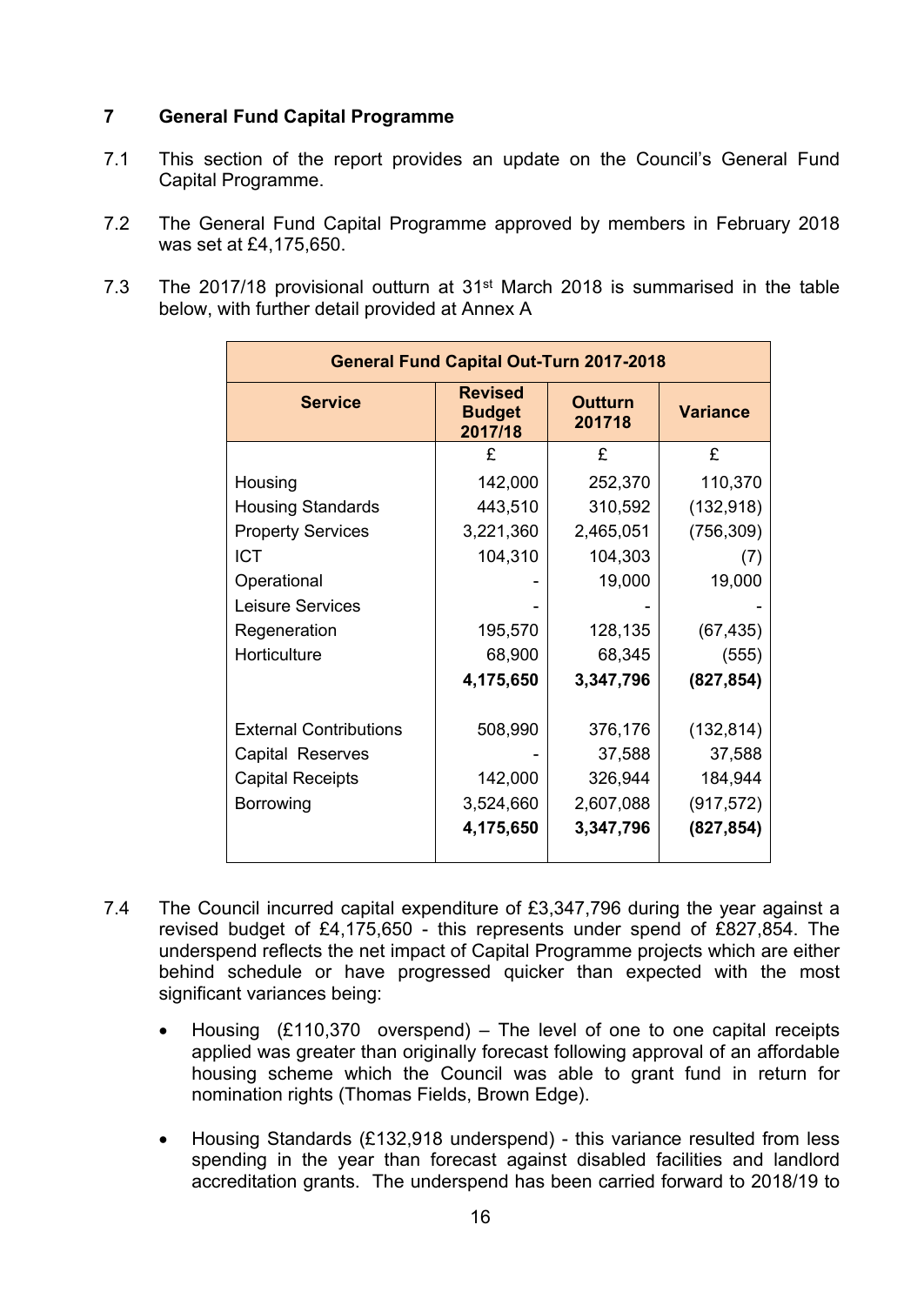cover grant applications approved at the end of March but where the eligible works had not been completed.

- Property Services (£756,309 underspend) The variance is made up of a £13,966 underspend on projects completed in year and the balance relates to a number of in progress projects where expenditure was below or higher than forecast. These variances will be carried forward into 2018/19.
- Regeneration (£67,435 under spend) Expenditure on the Buxton Crescent & Spa project was £21,813 lower than forecast; the project continues to progress and the unused budget has been carried forward to support ongoing commitments. Also, there was an underspend of £45,622 against the release of Heritage Regeneration Grants - the scheme has now ceased, but there is still outstanding grant offers and there is sufficient budget profiled into 2018/19 to cover these commitments.
- 7.5 Consequently, capital funding applied to the 2017/18 Capital Programme is lower than forecast, reflecting the of incidence and timing of capital spend

| Capital Programme 'Carry Forwards' (2017/18 to 2018/19) |                 |                                                                           |                                                                     |  |  |  |  |
|---------------------------------------------------------|-----------------|---------------------------------------------------------------------------|---------------------------------------------------------------------|--|--|--|--|
| <b>Service</b>                                          | <b>Variance</b> | <b>Carry Forward</b><br>to 2018/19<br><b>Over/(Under)</b><br><b>Spend</b> | <b>Over/(Under)</b><br>spend<br><b>Completed</b><br><b>Projects</b> |  |  |  |  |
|                                                         | £               | £                                                                         | £                                                                   |  |  |  |  |
| Housing                                                 | (22, 548)       | (132, 918)                                                                | 110,370                                                             |  |  |  |  |
| Property                                                | (756, 309)      | (742, 343)                                                                | (13,966)                                                            |  |  |  |  |
| <b>ICT</b>                                              | (7)             |                                                                           | (7)                                                                 |  |  |  |  |
| Operational                                             | 19,000          |                                                                           | 19,000                                                              |  |  |  |  |
| Regeneration                                            | (67, 435)       | (21, 813)                                                                 | (45, 622)                                                           |  |  |  |  |
| Horticulture                                            | (555)           | (555)                                                                     |                                                                     |  |  |  |  |
|                                                         | (827, 854)      | (897, 629)                                                                | 69,775                                                              |  |  |  |  |

7.6 As a result of the variances detailed above, approval is sought to increase the capital budgets for 2018/19 as shown in the table below:-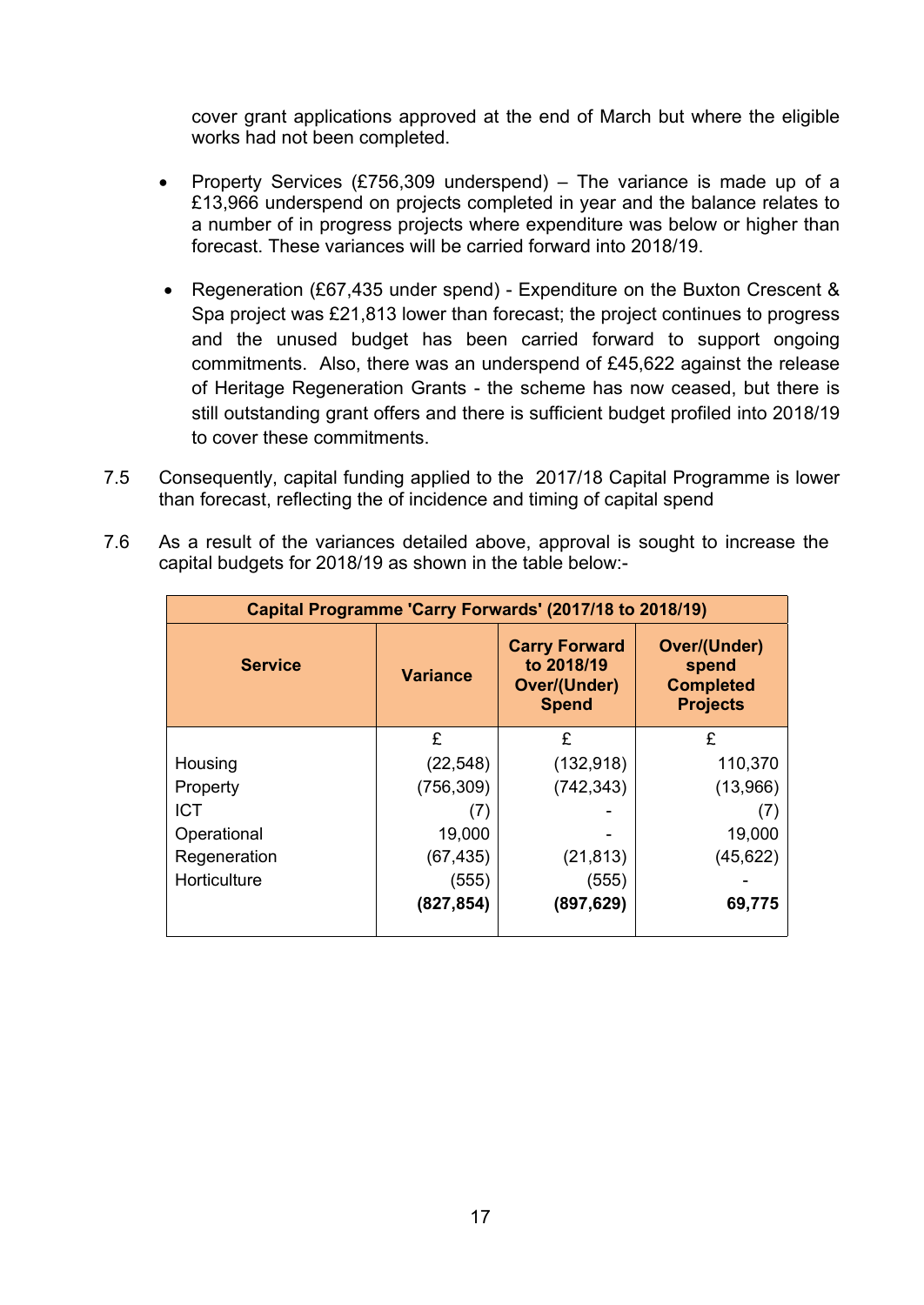# **8 Housing Revenue Account Capital Programme**

- 8.1 This section of the report provides an update on the Council's HRA capital spending.
- 8.2 The revised Housing Revenue Account Capital Programme approved by members in February 2018 (MTFP) was £4,147,200
- 8.3 The table below shows a high level summary of the HRA Capital Programme position at 31st March 2018. Further detail on a scheme by scheme basis is contained in Annex B.

| <b>Scheme</b>                     | 2017/18<br><b>Approved</b><br><b>Budget per</b><br><b>MTFP</b> | 2017-18<br>Outturn | 2017/18<br><b>Variance</b> |
|-----------------------------------|----------------------------------------------------------------|--------------------|----------------------------|
|                                   | £                                                              | £                  | £                          |
| <b>Asset Management Works</b>     | 3,697,200                                                      | 2,691,280          | (1,005,920)                |
| <b>Repairs Team Capital Works</b> | 295,000                                                        | 335,536            | 40,536                     |
| <b>Commissioning Fees</b>         | 155,000                                                        | 98,063             | (56, 937)                  |
|                                   | 4,147,200                                                      | 3,124,879          | (1,022,321)                |
| Funding:                          |                                                                |                    |                            |
| <b>Major Repairs Reserve</b>      | 2,099,030                                                      | 2,019,174          | (79, 856)                  |
| <b>Capital Receipts Applied</b>   | 389,000                                                        | 389,000            |                            |
| <b>HRA Contribution</b>           | 1,659,170                                                      | 716,705            | (942, 465)                 |
|                                   | 4,147,200                                                      | 3,124,879          | (1,022,321)                |

- 8.4 The Council incurred capital expenditure of £3,124,879 during the year against a revised budget of £4,147,200; this represents an under spend of £1,022,321. Approval is sought to carry forward to 2018/19 two of the HRA capital projects on the basis that the procurement has now been completed. These are Scooter Stores (£75,000) and Lightening Protection Works (40,000). The remaining under spend reflects the net impact of the Capital Programme projects which are either behind schedule or have progressed quicker than expected with the most significant variances being:
	- Asset Management Works (£1,005,920 underspend) Of this underspend, £115,000 is proposed to carry forward into 2018/19. A further £115,000 for three projects, (Corbar Road Windows and Roofing, Unity Walk Railings and Cross Street Structural), have already been re-profiled into 2018/19. The remainder of the under spend relates to capital projects that have been delayed including Electrical Works (£480,000), Central Heating (£184,000), Aids and Adaptations (£55,000) and Kitchens (£55,000).
	- Commissioning Fees (£56,937 underspend) This underspend relates to a reduction in the internal recharge of staff costs associated with delivery of the annual capital programme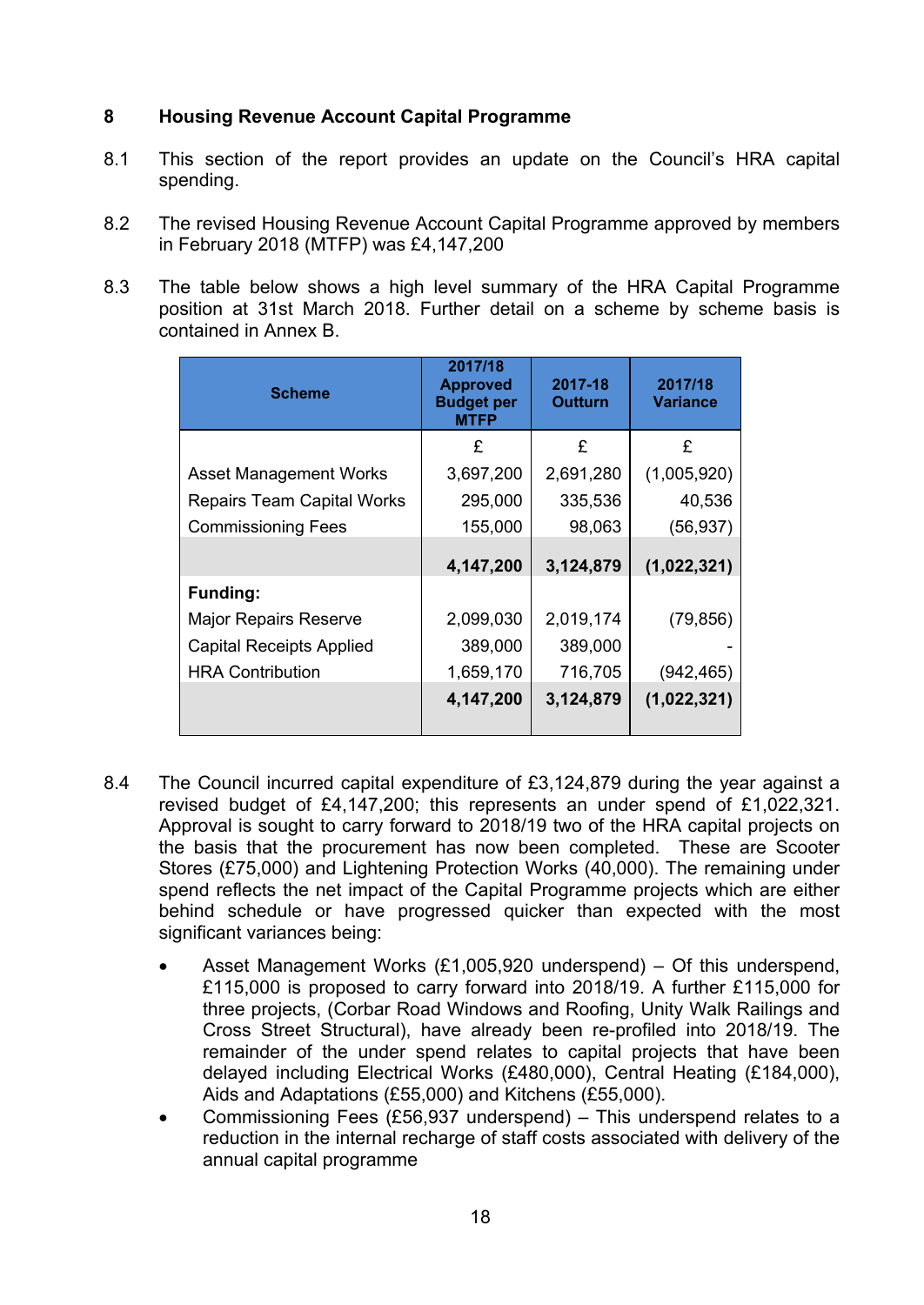8.5 The HRA Capital programme outturn is lower than anticipated and this is reflected in the reduced funding direct from the HRA and associated capital reserves. Apart from the HRA contribution, the largest variance relates to the Major Repairs Reserve which is lower than expected reflecting the impact of changes in asset valuations.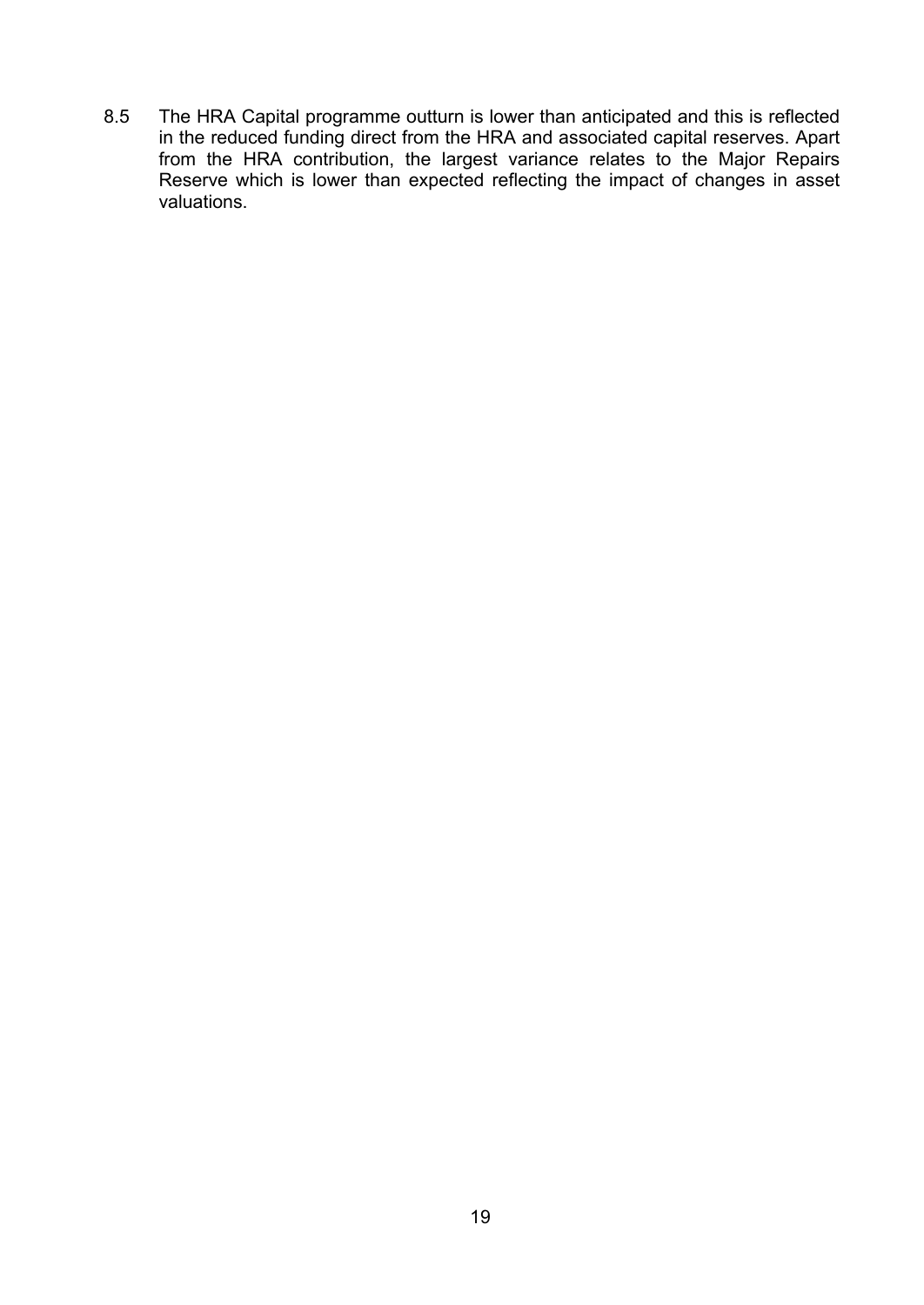## **9 Treasury Management**

9.1 This section of the report sets out the key treasury management statistics in relation to the Council's investments and borrowings. This report comprises a high level summary as the Audit and Regulatory Committee receives detailed operational updates on treasury management.

#### *Investments*

- 9.2 Cash investments held on the 31<sup>st</sup> March 2018 totalled £13.7million. £92,249 of interest was earned on these investments up to the end of the fourth quarter. The average level of funds available for investment during this period was £18.7million.
- 9.3 The Council has budgeted to receive £64,720 in investment income in 2017/18. The budget was set with the expectation that the low interest environment would continue, however interest rates have increased since the Bank of England base rate increase on 2<sup>nd</sup> November, therefore a surplus of £27,529 is reported against the budget.

#### *Borrowing*

- 9.4 Outstanding borrowing at 31st March 2018 totalled £72.1 million, including £286,000 which relates to finance lease facilities.
- 9.5 The Council's general fund and HRA have budgeted to incur £1,425,230 and £3,381,630 respectively in interest charges and other financing costs in 2017/18. This included external borrowing mid-year to support a general fund borrowing requirement of £4.7 million. There was no new external borrowing undertaken in the year, therefore an underspend of £45,000 has been achieved against the external borrowing costs budget.
- 9.6 However this is offset in the general fund under the 'one pool' approach to borrowing which the Council adopts. The share of interest charged to the HRA has reduced by £75,000 in line with the split of the CFR between the general fund and HRA. Borrowing costs to the general fund are therefore reported as net £30,000 over budget.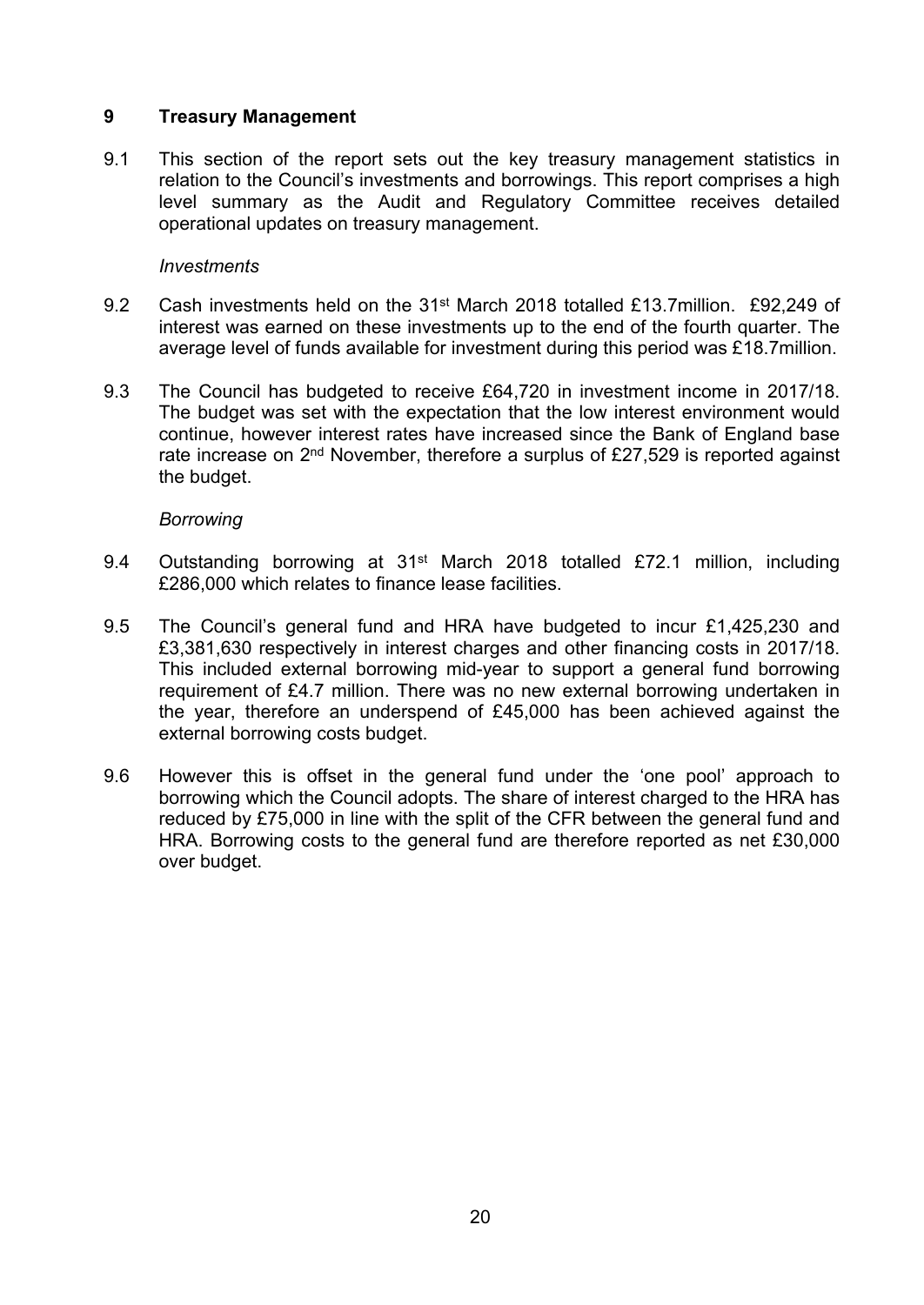#### **10 Revenue Collection**

- 10.1 This section of the report details progress to date in collecting the Council Tax, Business Rates and Sundry Debt.
- 10.2 The collection rate outturn for Quarter 4 2017/18 was as follows:
	- Council Tax  $-$  98.4% of Council Tax was collected by 31<sup>st</sup> March 2018, compared to 98.4% for the same period last year.
	- Business Rates 98.7% of Business Rates was collected by 31<sup>st</sup> March 2018, compared with 98.5% for the same period last year.
	- Sundry Debts The value of sundry debts over 60 days old at the end of Quarter 4 was £182,066 which compares with £252,905 at 31st March 2018.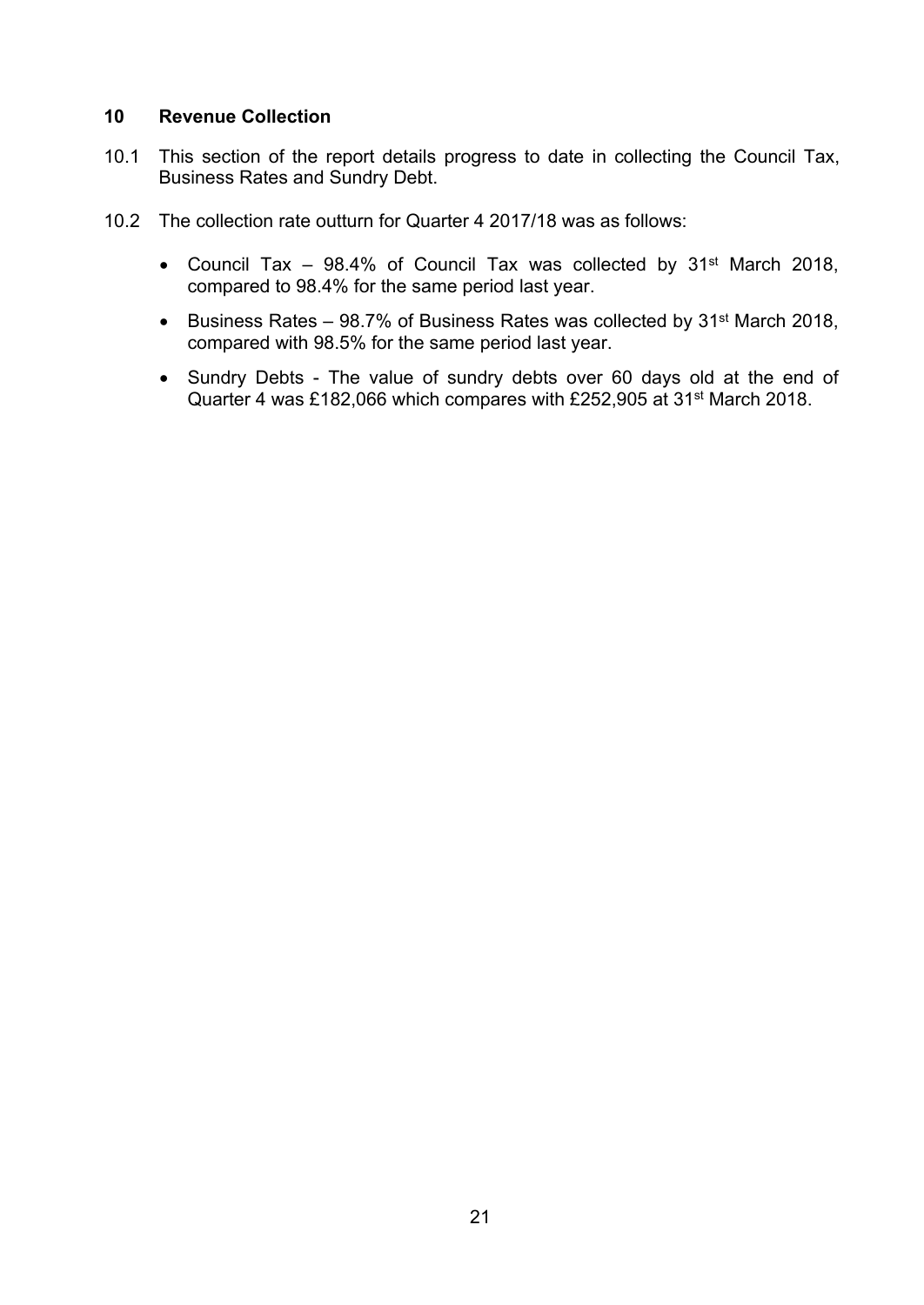# **ANNEX A**

| 2017-2018 General Fund Capital Provisional Outturn |
|----------------------------------------------------|
|----------------------------------------------------|

| <b>Scheme</b>                                                                                                                                           | 2017/18<br><b>Approved</b><br><b>Budget Feb</b><br>18 | <b>Out-Turn</b><br>2017/18  | <b>Variance</b>                   | <b>C/Fwd to</b><br>2018/2019 | <b>Over/(Under)</b><br><b>Spend</b> |
|---------------------------------------------------------------------------------------------------------------------------------------------------------|-------------------------------------------------------|-----------------------------|-----------------------------------|------------------------------|-------------------------------------|
| <b>Housing &amp; Housing</b><br><b>Standards</b><br>Affordable Housing<br>Project<br><b>Disabled Facilities Grants</b><br><b>Landlord Accreditation</b> | 142,000<br>427,510<br>16,000                          | 252,370<br>306,592<br>4,000 | 110,370<br>(120, 918)<br>(12,000) | (120, 918)<br>(12,000)       | 110,370                             |
|                                                                                                                                                         | 585,510                                               | 562,962                     | (22, 548)                         | (132, 918)                   | 110,370                             |
| <b>Property Services</b><br><b>Asset Management</b><br>Programme                                                                                        | 3,221,360                                             | 2,465,051                   | (756, 309)                        | (742, 343)                   | (13,966)                            |
|                                                                                                                                                         | 3,221,360                                             | 2,465,051                   | (756, 309)                        | (742, 343)                   | (13,966)                            |
| <b>ICT</b>                                                                                                                                              | 104,310                                               | 104,303                     | (7)                               |                              | (7)                                 |
|                                                                                                                                                         | 104,310                                               | 104,303                     | (7)                               |                              | (7)                                 |
| <b>Operational Services</b><br>Vehicles Plant &<br>Equipment                                                                                            |                                                       | 19,000                      | 19,000                            |                              | 19,000                              |
|                                                                                                                                                         |                                                       | 19,000                      | 19,000                            |                              | 19,000                              |
| Regeneration                                                                                                                                            |                                                       |                             |                                   |                              |                                     |
| Heritage Grants                                                                                                                                         | 58,610                                                | 12,988                      | (45, 622)                         |                              | (45, 622)                           |
| <b>Buxton Crescent &amp; Spa</b>                                                                                                                        | 136,960                                               | 115,147                     | (21, 813)                         | (21, 813)                    |                                     |
|                                                                                                                                                         | 195,570                                               | 128,135                     | (67, 435)                         | (21, 813)                    | (45, 622)                           |
| <b>Horticulture</b>                                                                                                                                     |                                                       |                             |                                   |                              |                                     |
| <b>Memorial Park</b>                                                                                                                                    | 8,900                                                 | 8,345                       | (555)                             | (555)                        |                                     |
| Play Areas                                                                                                                                              | 60,000                                                | 60,000                      |                                   |                              |                                     |
|                                                                                                                                                         | 68,900                                                | 68,345                      | (555)                             | (555)                        |                                     |
|                                                                                                                                                         |                                                       |                             |                                   |                              |                                     |
| <b>Total General Fund</b>                                                                                                                               | 4,175,650                                             | 3,347,796                   | (827, 854)                        | (897, 629)                   | 69,775                              |